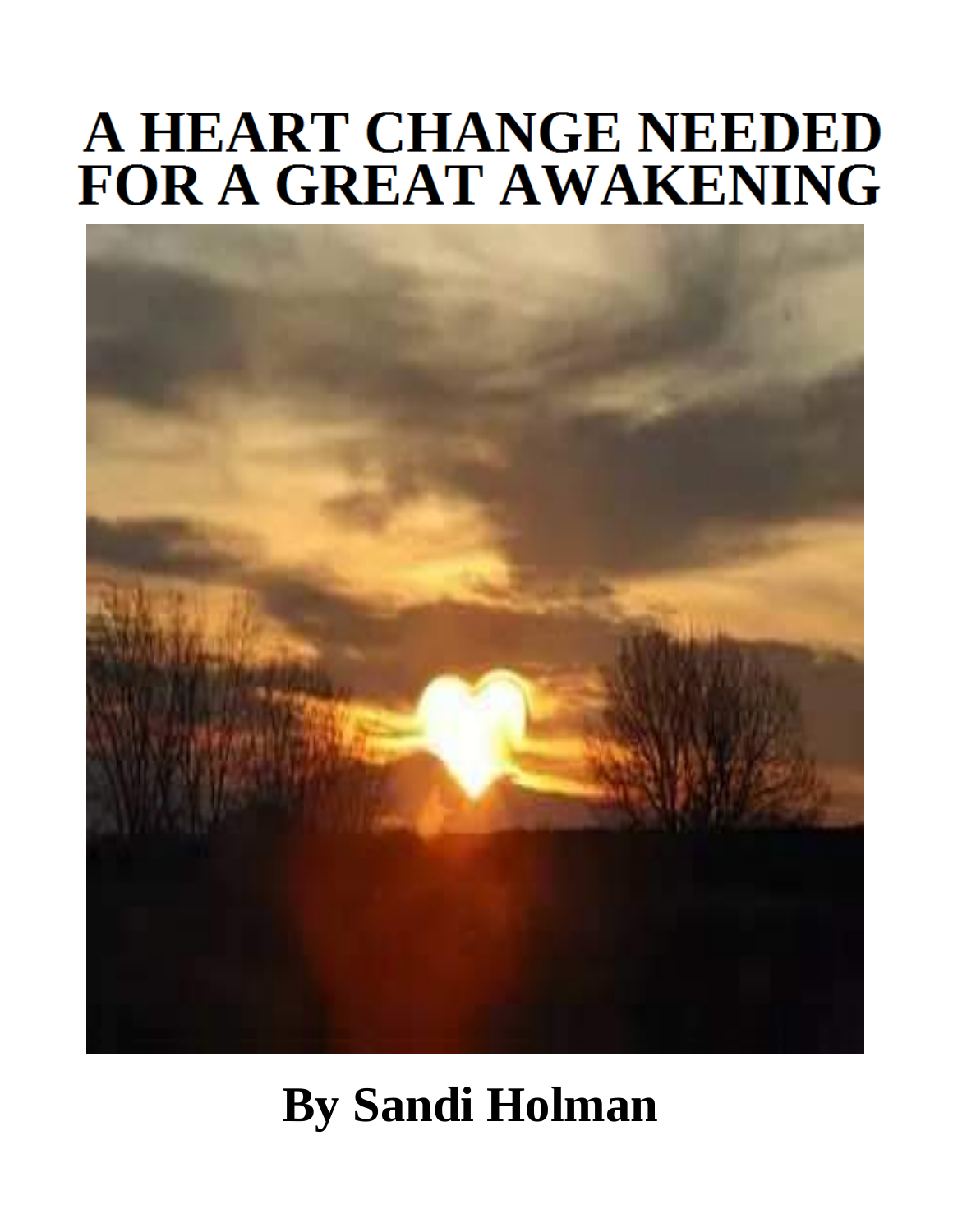### Sandi Holman



### A HEART CHANGE NEEDED FOR A **GREAT AWAKENING**

REPRINT AGREEMENT Duplication and re-transmission of the writing of A HEART CHANGE NEEDED FOR A GREAT AWAKENING is permitted as long as this book and any part of the contents are not sold and as long as complete authorship, source, website blog information credits for the ministry of Sandi Holman and Sword of the Lord Ministries/Heart Matters Blog are included. © All Rights Reserved by Sandi Holman

Photo images on cover and end page are from www.rawpixel.com Heart graphic above created by Angus McKillop, of His Kingdom Prophecy, used by permission. Heart images on chapter headings from shutterstock.com Editing by Angela Hancock and Gerry Holman Book design by Sandi and Gerry Holman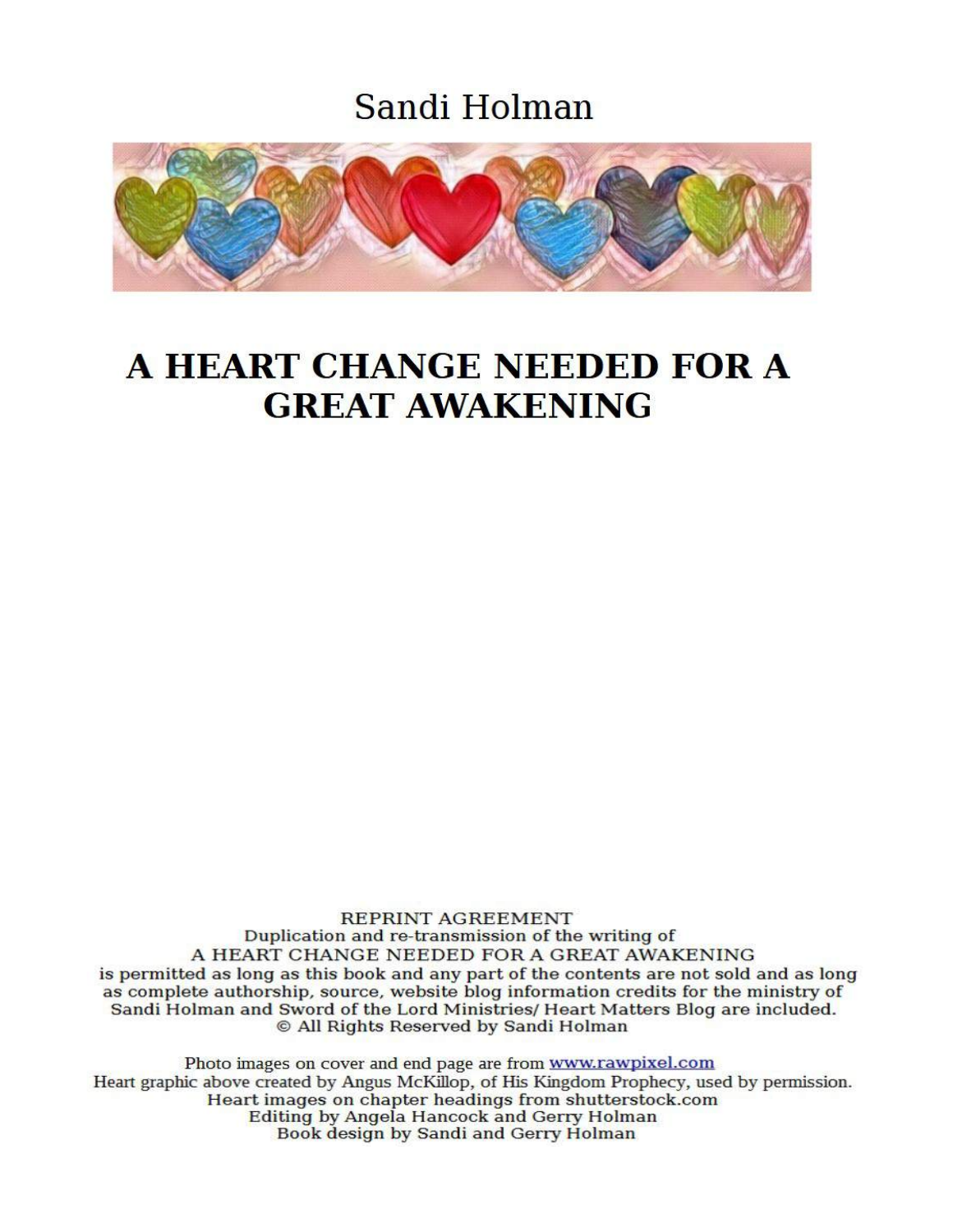### **Introduction**



I would like to take a moment to introduce myself to you and share a little piece of my story of how I came to write this eBook. I had begun to write a heart book but became very concerned about the lack of fellowship and isolation as the pandemic began. I have very transparently poured out my heart in this short book as the Lord spoke to me the great need for awakening people to hope, truth and His great love that never fails. He is the comforter, and His peace passes all understanding. I am believing for a soon outpouring of the Holy spirit as a result of a great awakening. An encounter with God can change everything and it always begins with the heart!

We are living in a time like none other time. Many years ago, when the Lord called me as an intercessor, I learned through many conversations with the Lord the importance of asking HIM to show me my heart. As I began to embrace my calling, the Lord released me to speak and write the prophetic words and teachings He was sharing with me HEART to HEART. This eBook is simply a preface to my heart book soon to be published. It is a compilation of my personal experiences regarding my own heart and the wisdom I gained as an intercessor and Counselor in deliverance and inner healing ministry. Keeping my heart, endeavoring to think twice before I speak once, practicing HIS presence moment by moment, and loving unconditionally are my personal daily goals.

After my two sons graduated college, I answered the call of the Lord to go to the nations. First, to Hawaii to do a Discipleship Training School with Youth with a Mission (YWAM) which led me to Singapore where I remained for several life changing seasons. Shortly after I arrived there, I had a divine appointment with a Pastor/Prophet named Roderick Tay. He immediately invited me to enroll in his School of the Prophets. It was an amazing surprise at the end when he passed his Prophet mantle to me. I was so overcome. I was out 'in the spirit' for three days with a divine visitation from the Lord when He spoke clearly to me regarding His call on my life. The depth of that call was the beginning of a whole new life of divine impartations, appointments, trials, tests, struggles and snuggles to die to self. May we all embrace the opportunity before us to celebrate in our tribulations knowing that they bring perseverance, may we be content knowing that perseverance proves character and when character is proven, it produces hope. Beloved, as I reflect on this in this season of great worldly turmoil, I rejoice that hope that is so needed in our culture today does not disappoint, because the love of God has been poured out within our hearts through the Holy Spirit just as it is written in Romans 5:3-5. SO BE IT!

Dandi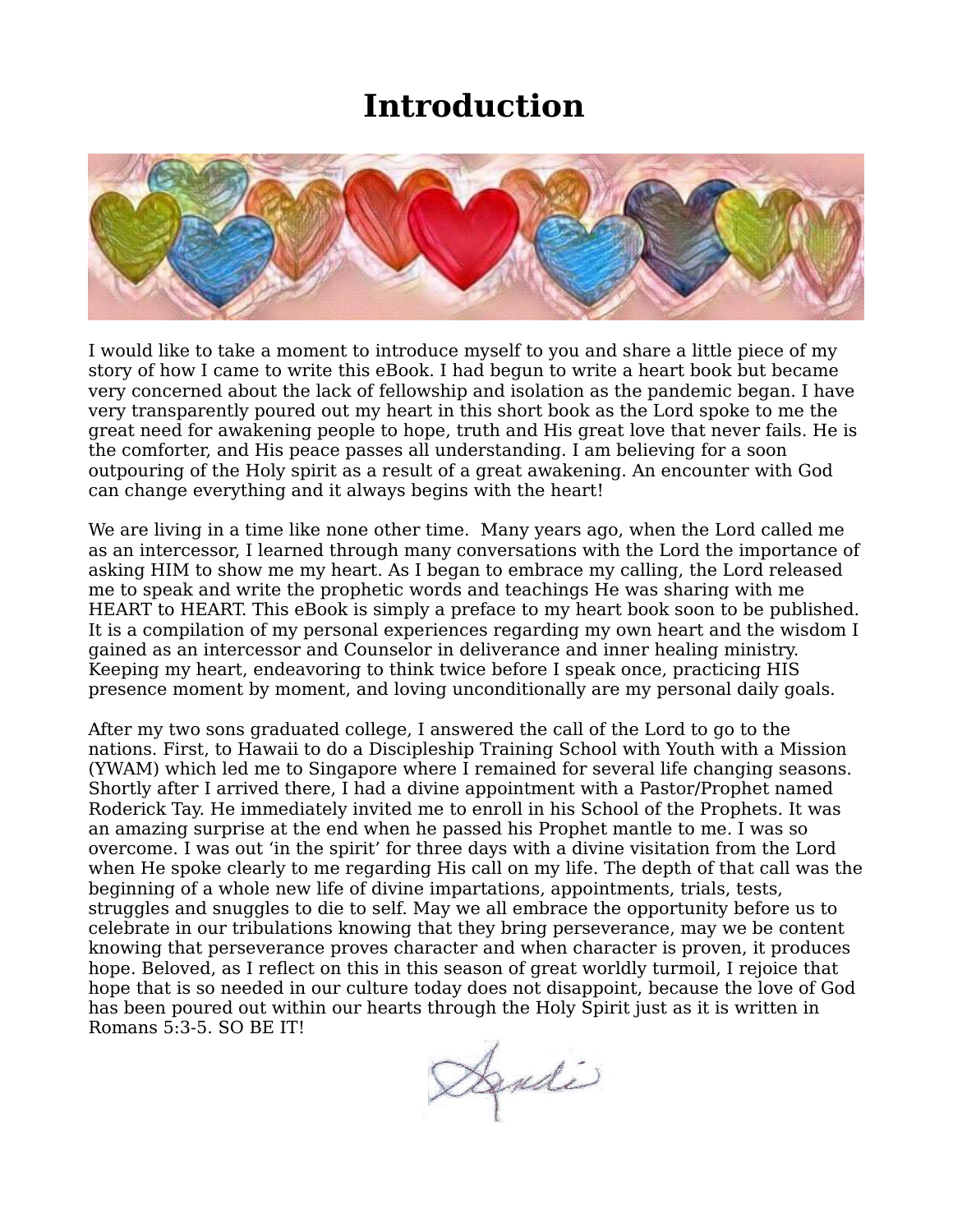### **TABLE OF CONTENTS**



- **Chapter 1 What Is A Changed Heart**
- **Chapter 2 Faith-Filled Heart**
- **Chapter 3 Heart of Understanding**
- **Chapter 4 Cross Over For A Great Awakening**
- **Chapter 5 We Do Not See Things As They Are**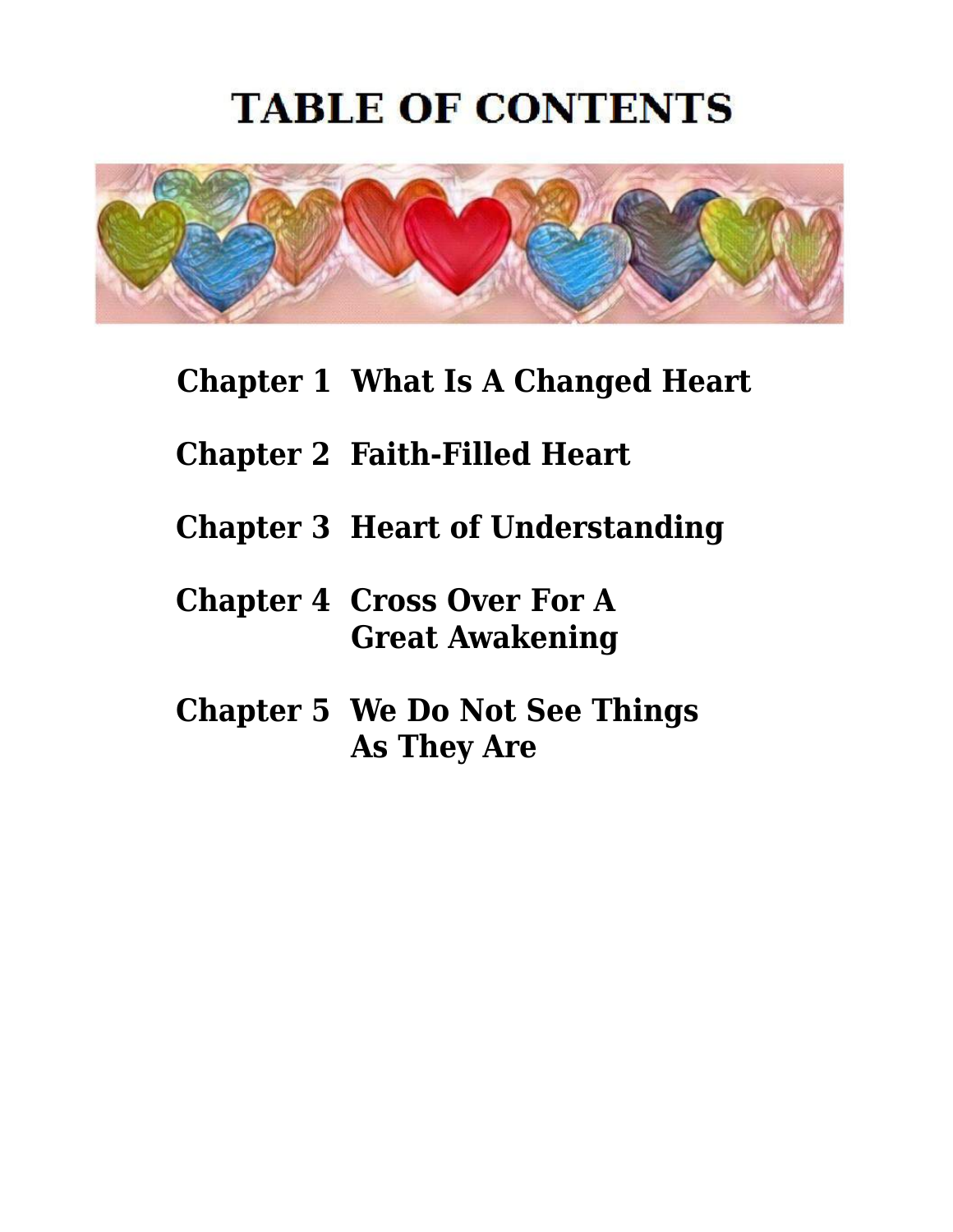

### **What is a Changed Heart?**

The place to begin, when asking for a changed heart, is first to understand what kind of heart we should have. First, I would like to differentiate from the human heart and the spiritual heart for a moment. The human heart, simply put, is a muscle, and it beats an average of 50-100 beats per minute. It literally pumps blood around your body, and it pumps our complete blood supply through its chambers every four minutes, according to research. However, let us focus on the spiritual heart which is the very seat of our emotions.

In the word of God, it says "You shall love the Lord your God with all your heart, and with all your soul, and with all your mind. This is the great and foremost commandment." I truly love the way the Passion Translation says it, "Jesus answered him, Love the Lord your God with every passion of your heart, with all the energy of your being, and with every thought that is within you. This is the great and supreme commandment." Supreme says to me it is superior to all others and the highest level.

The human heart, simply put, is a heart that is focused on God. He must be the most important part of our lives. His heart says to love our enemies, to serve others, to walk in love, to do unto others as we would have them do unto us and bottom line, seek peace with all men. We must have a pure heart that harbors no judgments. We must not let the high praises of man be our motivation but the desire to please God and live only for His praise. A pure heart will also desire clean hands. His word says, "Touch not mine anointed and do my prophets no harm." (Psalms 105:15 NKJV) which also goes along with "Judge not."

The scripture found in Matthew 7:1-3 is pretty clear. "Do not judge, so that you will not be judged. For in the way you judge, you will be judged; and by your standard of measure, it will be measured to you. Why do you look at the speck that is in your brother's eye, but do not notice the log that is in your own eye?" I will never forget the lesson the Lord gave me when I was so adamant about my opinion on a candidate for election when my discernment turned to judgment, the Lord said, *"Sandi, never forget, you love them and I will judge them. You cannot see your own heart so don't try to judge another's heart when they perform evil acts. Remember you may very well be able to see a tiny speck in his eye but have no true understanding of the log in your own eye, so do not judge."*

I will never forget Matthew 22:35-38 "And one of them, a lawyer, asked Him a question, testing Him: 'Teacher, which is the great commandment in the Law?' And He said to him, "You shall love the Lord your God with all your heart, and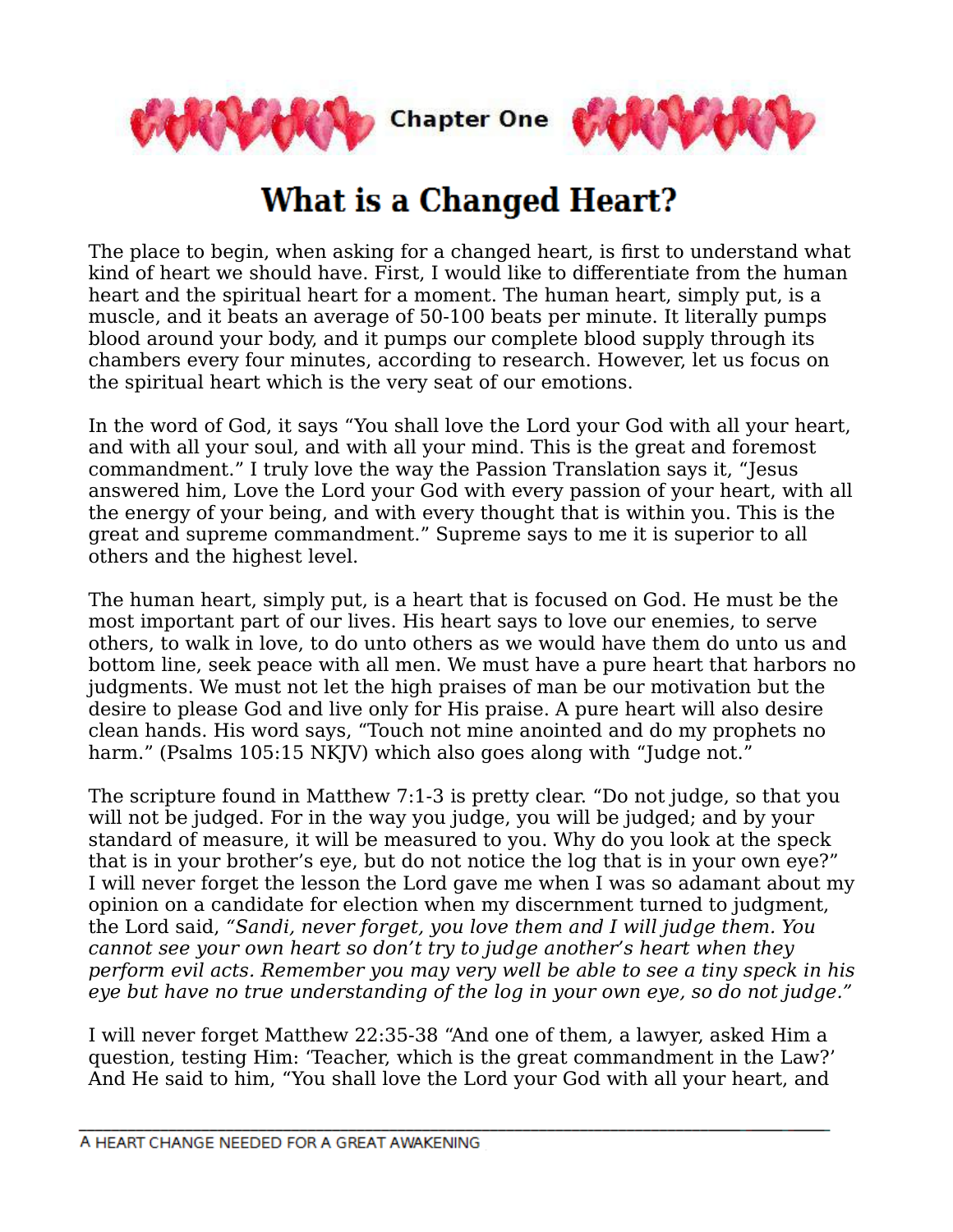with all your soul, and with all your mind. This is the great and foremost commandment." NASB

Also, the Lord desires a heart whose motives are pure. **Loving God with all our heart will completely exclude loving the praises of men.** If our motivation to obey Him is rooted in loving Him with all our heart, there will be no room for wrong motives. It is a very unhealthy, ungodly mixture to try to serve two masters. Most of us have suffered rejection in our lives at one time or another and will again as part of our human existence. Then as you guard your heart daily with all diligence, keeping a check of the issues that flow out of it, I would like to share with you an important truth the Lord has taught me: **As long as I yearn for man's acceptance, I open myself up for man's rejection.** 

"Having predestined us to adoption as sons by Jesus Christ to Himself, according to the good pleasure of His will, to the praise of the glory of His grace, by which He made us accepted in the Beloved. Ephesians 1:5-6

He inhabits your PRAISES, but HE receives YOU. Don't ever allow rejection to be a snare that works through your emotions.

When God looks at a person, He doesn't see what we see when we look at one another. We might be focusing on what someone is wearing or what their social position is or their profession, but the Lord does not see as man sees: for man looks at the outward appearance, but the Lord looks at the heart. He sees the real person because He sees the heart. I Samuel 16:7 "But God told Samuel, 'Looks aren't everything. Don't be impressed with his looks and stature. I've already eliminated him.' God judges persons differently than humans do. Men and women look at the face; God looks into the heart." (See 1 Samuel 16:7 NKJV) "But the Lord said to Samuel, 'Do not look at his appearance or at the height of his stature, because I have refused him. For the Lord does not see as man sees; for man looks at the outward appearance, but the Lord looks at the heart.'"

The Lord has said to me many times to lean not on my own understanding regarding the heart when dealing with relationships. He always says seek my heart about people that have been placed in your life.

*"Some of the people you can hardly stand right now have been sent to you as divine helpers. People change as I change their hearts says the Father, Remember Paul was once Saul. So seek my heart concerning the depths of the hearts of men, for I am the only one who sees what is hidden. So seek my wisdom, and I will help you distinguish between Judas and Peter. Peter denied me but he did not betray me," says the Lord.*

God truly sees the intent of the heart. Only He knows what needs to change. Our outward appearance is not important but it is of prime importance whether our heart is right or not. So, it is good to ask ourselves 'Is my heart right with God?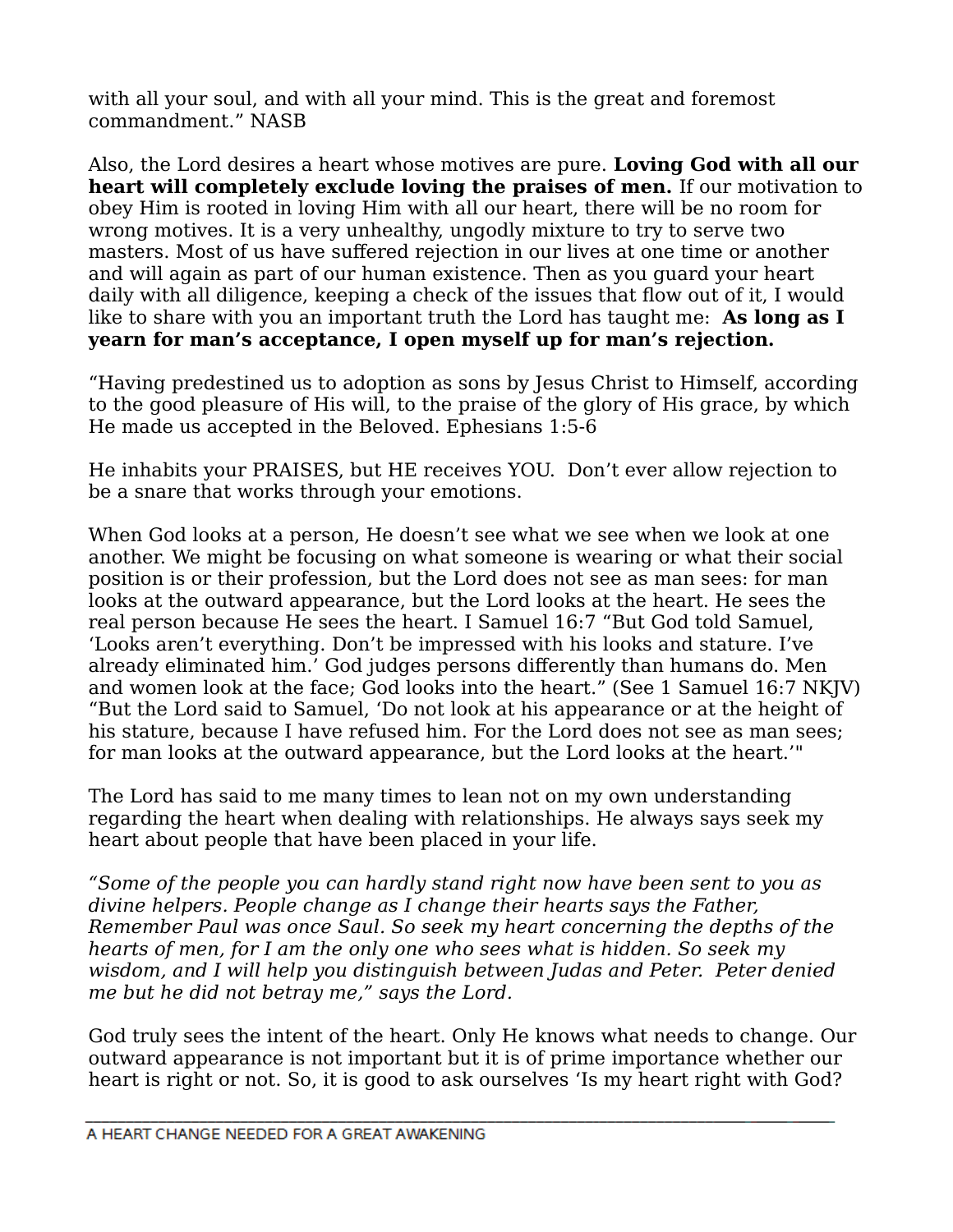And ask the Lord to shine His light into our heart and reveal anything that is not right that He may change our heart and cleanse it.

It is the now time to break out of our old patterns and mindsets and have only His mindset. That indeed is the beginning of a changed heart. We must begin to cast down imaginations and every high thing that exalts itself against the knowledge of God. Beloved, we have the mind of Christ but we must have our mind cleansed of our own opinions and assumptions.

We must be careful not to harbor any presumptuous thinking. We must be careful to drop our plans and receive His new strategies and divine designs for His Kingdom to come. We will continue to press forward with His mindset and strategies to pursue, overtake and recover that which has been lost or stolen.

He alone is all knowing, all wisdom, and all understanding so reach out and receive His strategy for the end-time battles.

"Whatever He says to you, do it." John 2:5.

So as we look at what a changed heart really looks like from God's perspective, it is good to pause and ask ourselves this question, 'What adjustments or changes in my mind, will, or emotions do I need to make in order be in alignment with God's word about the heart? Proverbs 23:7 tells us that as a man thinks in his heart, so is he. We are what we think. With that in mind, it stands to reason that what we think governs the kind of person we are. Thinking Godly thoughts makes us more like Him, whereas, thinking evil thoughts makes us evil.

There is a clashing of good and evil in the earth today that is causing much unrest. God's word exhorts us in Philippians 4:8 "Finally, brothers and sisters, whatever is true, whatever is honorable, whatever is right, whatever is pure, whatever is [a]lovely, whatever is commendable, if there is any excellence and if anything worthy of praise, think about these things." (NASB)

I often meditate on the Passion Translation simply because it helps me see things from a different light. I love Philippians 4:4-8 in the Passion Translation. Here is it! "Be cheerful with joyous celebration in every season of life. Let joy overflow, for you are united with the Anointed One! Let gentleness be seen in every relationship, for our Lord is ever near.

Don't be pulled in different directions or worried about a thing. Be saturated in prayer throughout each day, offering your faith-filled requests before God with overflowing gratitude. Tell Him every detail of your life, then God's wonderful peace that transcends human understanding, will make the answers known to you through Jesus Christ. So keep your thoughts continually fixed on all that is authentic and real, honorable and admirable, beautiful and respectful, pure and holy, merciful and kind. And fasten your thoughts on every glorious work of God, praising Him always."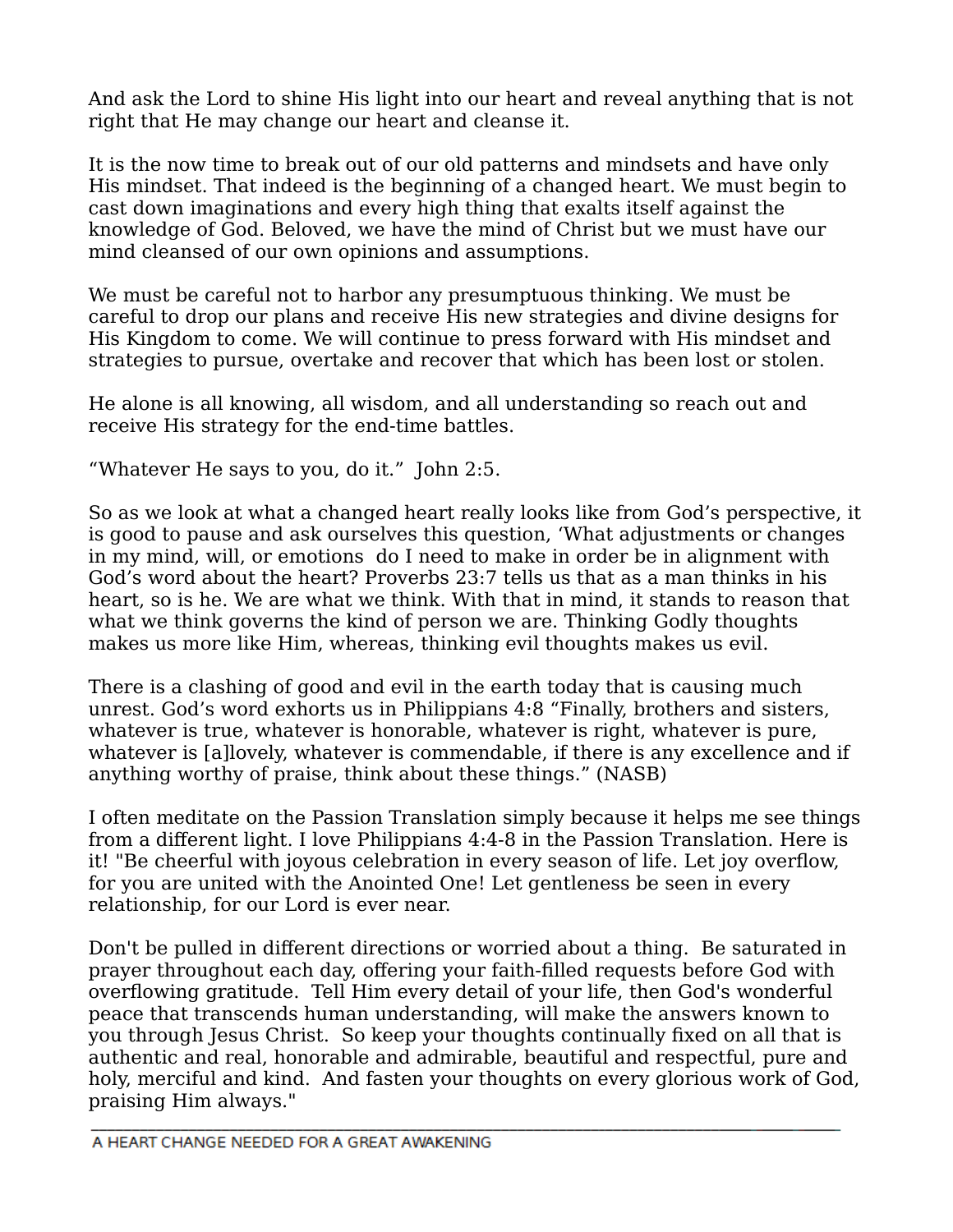As we set our focus our thoughts and mind on these things, it will lead us into praising HIM. We are encouraged to dwell on Godly and praiseworthy thoughts *as we come to the realization that it is so true 'we become what we think.'* Again, 'as a man thinks in his heart, so is he'. Proverbs 6:16-18 speaks even of our imaginations. It says: "These six things doth the Lord hate: yea, seven are an abomination unto him: A proud look, a lying tongue, and hands that shed innocent blood, an heart that deviseth wicked imaginations, feet that be swift in running to mischief." There are many things that corrupt our minds and lead us astray in our actions. Imagination is a gift from the Lord and it can be used for good or evil. It is our choice. I am so reminded of the beautiful song "I Can Only Imagine". I include it here today and encourage you to ponder the words as you, too, sing along with me.

### **I CAN ONLY IMAGINE..**

*"I can only imagine What it will be like When I walk by Your side I can only imagine What my eyes would see When Your face is before me I can only imagine*

*Yeah Surrounded by Your glory What will my heart feel? Will I dance for You Jesus Or in awe of You be still? Will I stand in Your presence Or to my knees, will I fall? Will I sing hallelujah?*

*Will I be able to speak at all? I can only imagine I can only imagine I can only imagine When that day comes And I find myself Standing in the Son I can only imagine When all I will do*

*Is forever, forever worship You I can only imagine, yeah I can only imagine Surrounded by Your glory What will my heart feel? Will I dance for you Jesus Or in awe of You be still?*

*Will I stand in your presence Or to my knees will I fall? Will I sing hallelujah? Will I be able to speak at all? I can only imagine, yeah I can only imagine Surrounded by Your glory*

*What will my heart feel? Will I dance for you Jesus Or in awe of You be still? Will I stand in your presence Or to my knees, will I fall? Will I sing hallelujah? Will I be able to speak at all?*

*I can only imagine, yeah I can only imagine I can only imagine."*

(Source: Musixmatch. Songwriters: Bart Millard )

Foolish people and those who are deceived by the pride of their own heart continue to resist the Lord. Their choices and their chosen lifestyles make them a victim of deception. They are very vulnerable to the works and schemes of the devil. It sometimes appears easier to go along with the flow of others or follow the crowd as they say, but the Lord fills us with courage to stand against the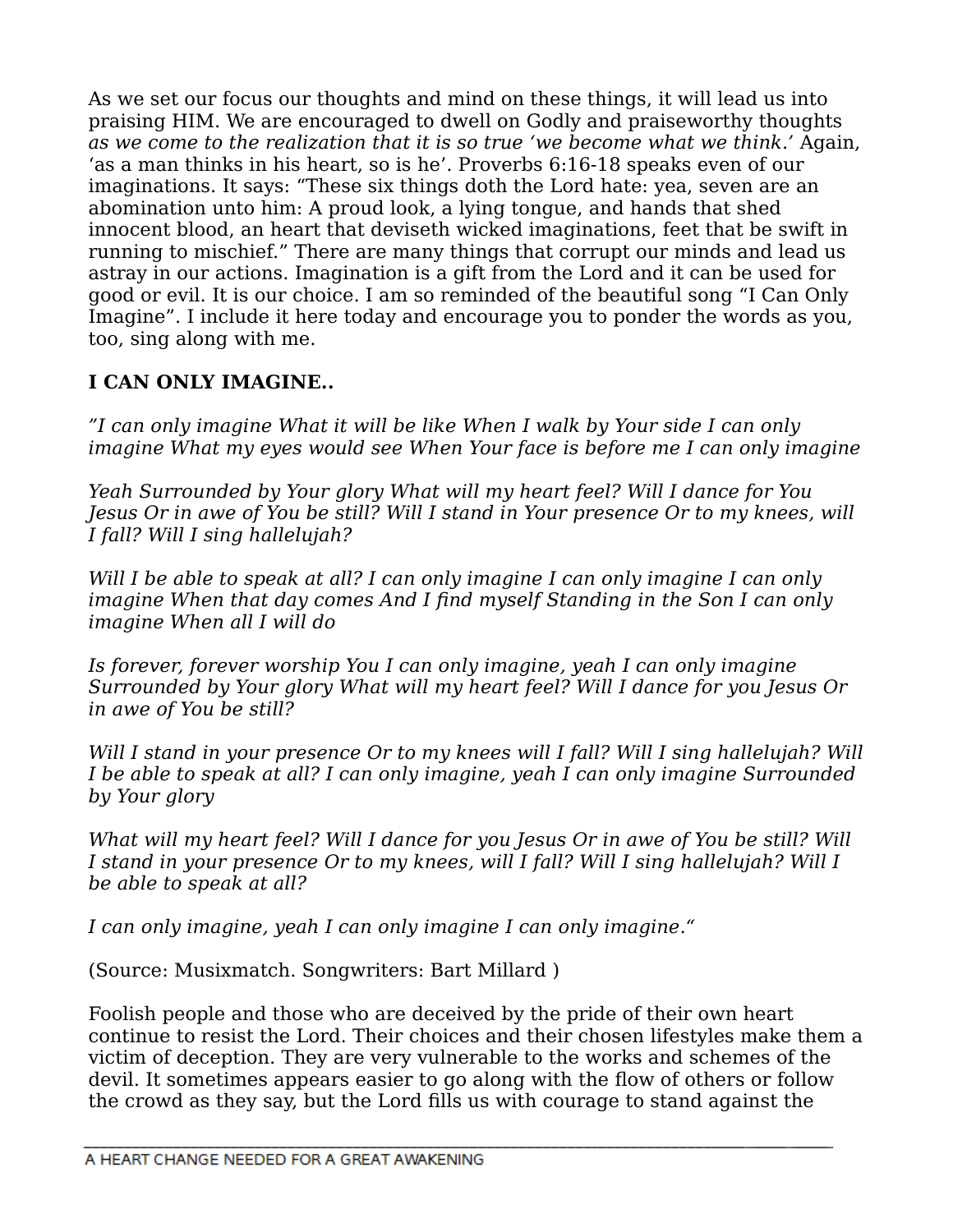stream of deception.

Part of a changed heart is not giving into our emotions and allowing an emotional response to harden our hearts. Even in acts of betrayal, there is a hidden purpose. We must stop and analyze it with the truth that no one would betray if they knew their own heart and the hidden motives behind the betrayal of trust. So God's plan is victory for the betrayer and the betrayed.

At that very moment, stop and ask the Father, "What are you after in my heart?" Help me guard my heart and see your hand! We always want the betrayer to be punished but we cannot fall into the enemy's trap and allow our heart and head to go there! The enemy has set us up and lured us by our emotions into hardening our heart and beginning to place judgment. A hard heart is the resting place for unforgiveness. This is the moment of truth. We must act on truth alone. Lay down our emotions and feelings as an act of obedience.

"For the moment all discipline is painful, rather than pleasant, but later it yields the peaceful fruit of righteousness to those who are trained by it." Hebrews 12:11. This is the key scripture that I endeavor to live by, for I have learned that without discipline, I am nothing. Truly the Lord continues to train me to be disciplined daily.

Do not even begin to have a wrestling match with unforgiveness, revenge or woundedness. We must make a choice as an act of our will to forgive and that is the beginning of a long walk all the way to the cross of Calvary. Yes, we must walk in that Calvary LOVE that Jesus demonstrated all the way to the cross, speaking to ourselves and also to the Lord, the very words of Jesus on the Cross "Father, forgive them for they know not what they do."

The heart can be led astray by the deceitfulness of Satan, He has the ability to take truth and turn it into a lie by planting seeds of half-truths. He did this to Adam and Eve in the Garden of Eden. Don't allow Satan to get to you by the deceitfulness of sin through a hardened heart!

Hebrews 3:15 says, "Today, if you hear His voice, do not harden your hearts as your forefathers did in the tie of provocation." The Hebrews' writer is saying we can harden our hearts by choice. (and that too is a changed heart).

"God alone knows the secrets of our hearts!" Psalms 44:21.

Life's lessons will always give us a picture of our hearts!

That is a true picture of **a Changed Heart!**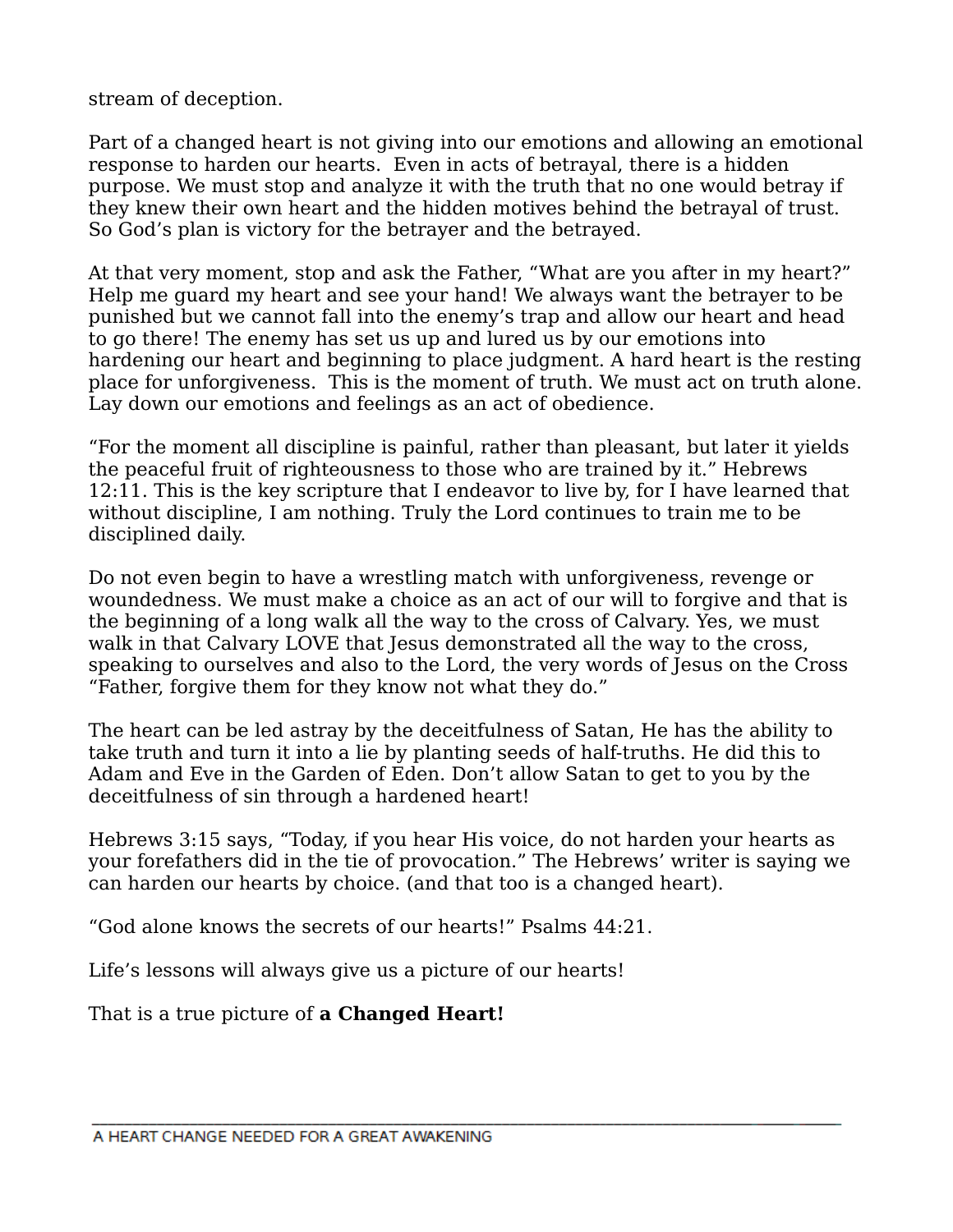

### **A FAITH-FILLED HEART**

*I have been hearing the Lord reminding me that: "The just shall live by faith." He is saying that the chaotic attacks that have brought the spirit of fear along with frustration have caused so many to be paralyzed and unable to move forward or step out in faith. He is releasing fresh faith to quench every fiery dart that has been sent to stop you in your tracks. He has gone before you leading the way, and His footprints will lead you in the right direction, says the Father.*

*"Beloved, it is time to fix your eyes on your anchor. The anchor holds. FAITH is your assurance of things hoped for. I AM Christ in you, the hope of Glory."* 

*"I AM the HOPE that dwells in you," says The LORD.*

*"You must see your Faith as your anchor. You must trust in my unfailing love."*

The word found in Romans 1:17 TPT is so powerful because we see ourselves move from receiving the life of God when we ask Jesus into our hearts through faith to the power of living our lives by that same faith. Isn't HE wonderful, first He gives us FAITH to even desire to ask Him into our hearts, and then He give us eternal life as our savior. He gives us power over all the enemy as we embrace that life and enforce the power that He has given us for victory. Oh, what a Savior!

Romans 1:17 TPT "This gospel unveils a continual revelation of God's righteousness—a perfect righteousness given to us when we believe. And it moves us from receiving life through faith, to the power of living by faith. This is what the Scripture means when it says: "We are right with God through lifegiving faith!"

Then HE reinforces that truth in Hebrews 10:38 TPT where HE says, "My righteous ones will live from my faith. But if fear holds them back, my soul is not content with them!"

*I hear the Lord say to us, "It is urgent to discern the times and seasons and awaken to the lateness of the hour for it is much later than you think."* 

When will we wake up and know that faith in God will solve every problem we are facing? Changing our mindset from fear to faith is a game changer for it is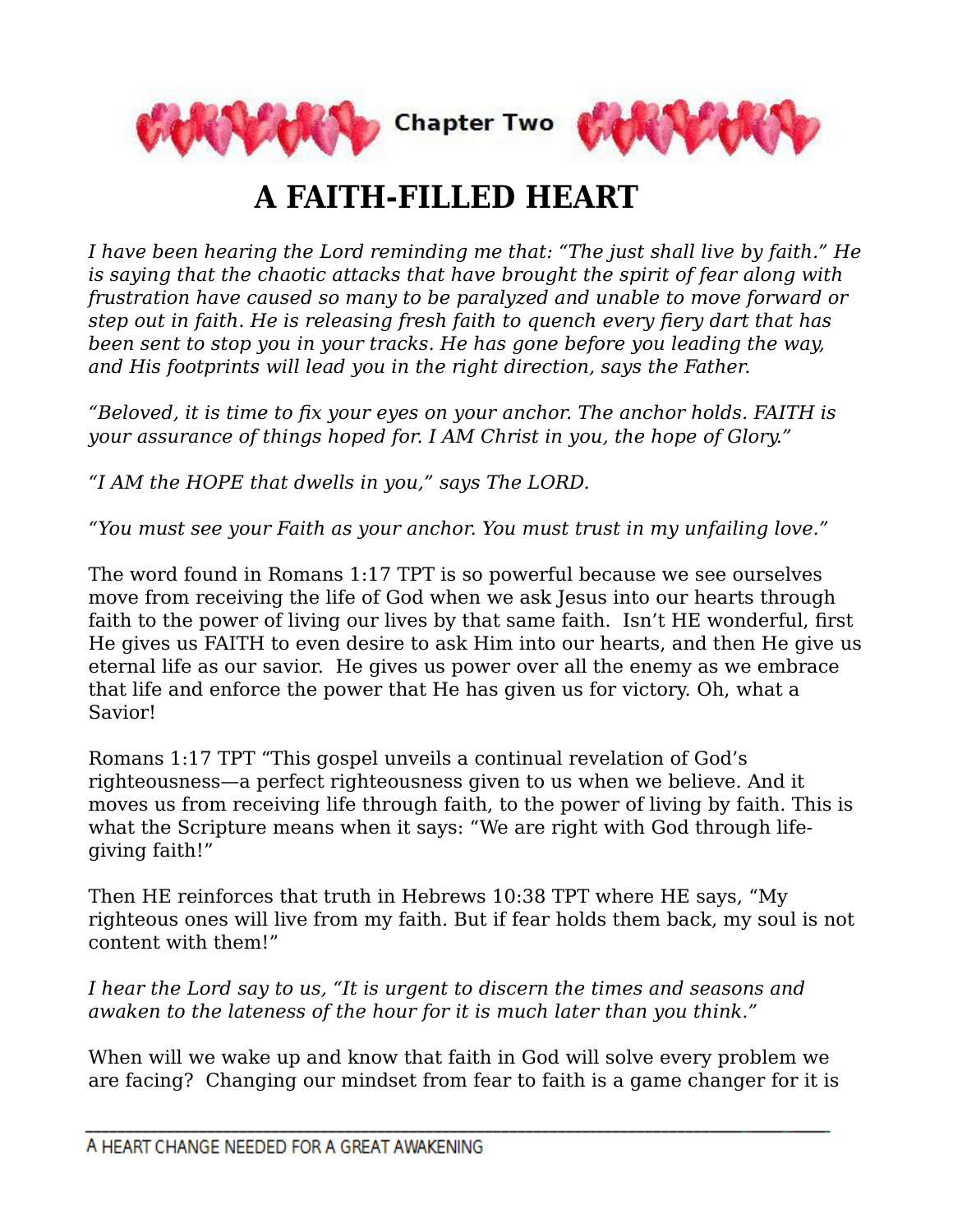the change that must take place in the heart that confirms you are trusting in the Lord with all your heart. The sold out believers will host a **Great Awakening.**

*"Many will pass right on by and say, 'Oh, I already know that!' But I say to you today, the simplicity of what you know in your head and are not living in your heart is the reality of what we are now seeing in "the church" today. The battle is raging in the fight between good and evil. Many are just being tossed to and fro and are emotionally unstable with no anchor while allowing fear to destroy what faith they once had. I AM calling out to my children to return to the joy of their salvation and take hold of my unchanging hand for their very salvation was an act of faith.*

*Take up your SHIELD OF FAITH and be clothed with my armor for I AM breathing into your Faith and Love and restoring your Hope this day."*

In a spiritual context, the anchor symbolizes "the stable part of our being, the quality which enables us to keep a clear mind amid the confusion of sensation and emotion."

In (Nautical Terms) an anchor is any of several devices, usually of steel, attached to a vessel by a cable and dropped overboard so as to grip the bottom and restrict the vessel's movement and an object used to hold something else firmly in place: the rock provided an anchor for the rope that is tied to the anchor that connects it to the ship to hold it.

He is strengthening every link in your chain called courage, determination and tenacity to hold you in the storm.

*"Faith is an anchor that holds you steady in the darkness filling you with My Peace, for it brings the light. Fear is a spirit that is rooted in unbelief and keeps you paralyzed sometimes causing you to feel like a man walking in darkness trying to find his own way. But I say to you, I AM the WAY and there is no other way to have peace in troubled times.*

*Many are finding themselves in troubled waters knowing not what to do, for they are like a ship without a rudder, being driven by strong winds and finishing the journey shipwrecked. In the days ahead, it is imperative that you have your faith anchored in me," says The Spirit of Grace. For when you are in deep waters, the anchor holds. You must choose to step out in Faith and not drown in the troubled waters of the spirit of Fear. I am stretching your faith, I am expanding your vision, I am in the boat with you. As you step out on the water, know that I am speaking to the strong winds, peace be still.*

*Know this, says the Faithful Father, All of Hell has a militant mindset against*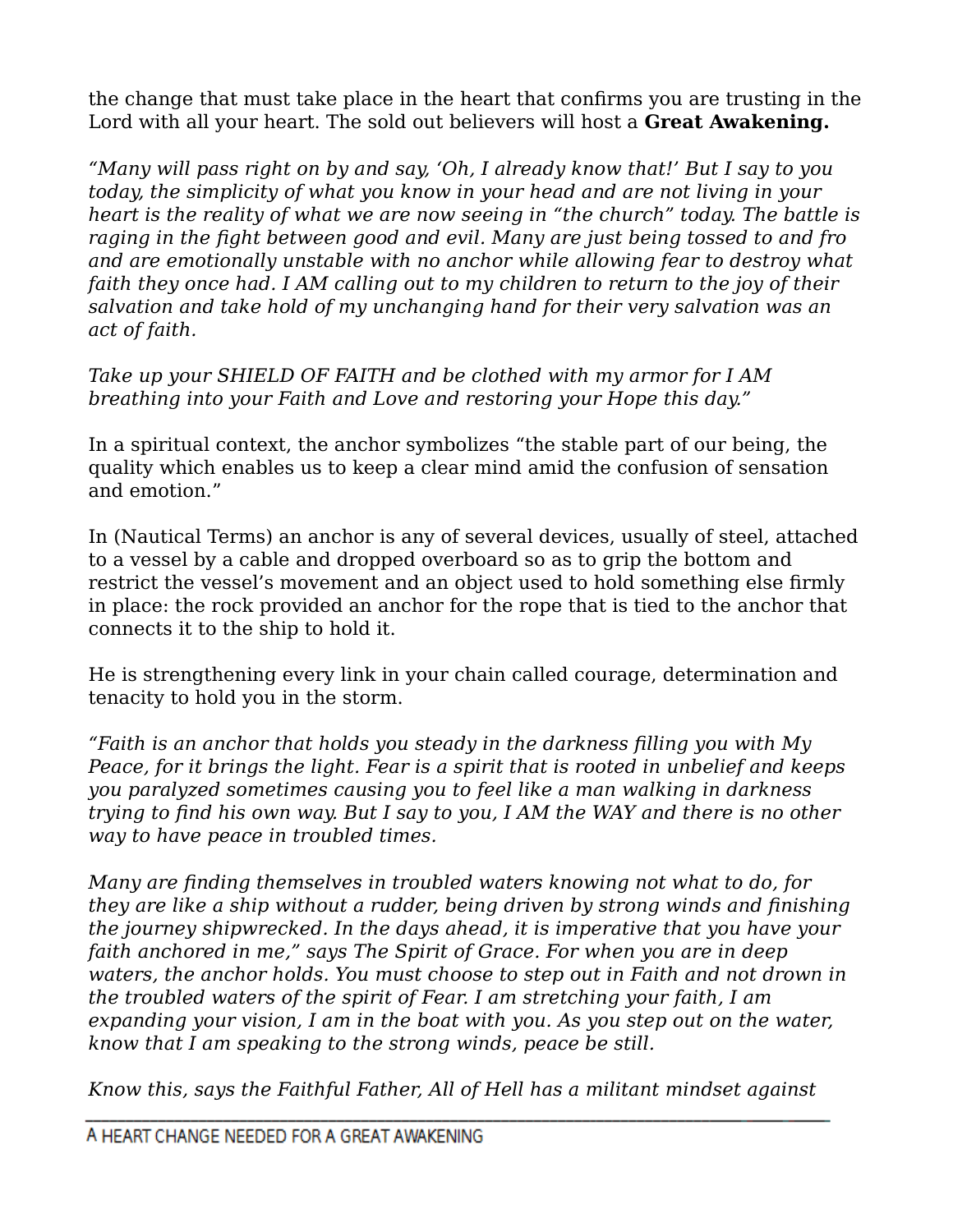*your becoming a man or woman of PASSION, PURITY and PERSEVERANCE, but I have come to fill my disciples with the oil of the Spirit, a cleansed heart and a spirit of perseverance that will fuel your victorious faith, and it is yours for the asking. Fiery faith and holiness is filling the hearts of the unstoppable remnant army of The LORD, and the fear of The LORD shall be restored, says the Captain of The LORD of Hosts.*

*In this amazing hour and time of change and personal one-on-one revival encounters with Me, begin to see the joy set before you as Joy in the Journey. Continue to focus on this until you are Fully Persuaded. The Radical Remnant is being released. There truly is a joy set before you as you shall walk on the peaceful waters and you shall swim in the living waters of life everlasting for I am your life jacket. The only waters you shall drown in are the waters of my unfailing love.*

*Your challenges of the past seasons have forged courage in your spirit that you cannot see. Your suffering has developed the strength that only long suffering provides as it has allowed patience to have her perfect work in you that you may be perfect and complete lacking nothing,"says the Captain of your ship.* 

Indeed, you being conformed to His death releases the power of His resurrection. He has freely bestowed upon us the gift of faith that becomes our enabling force to produce the substance of all things hoped for and the evidence of all things not as yet seen. Therefore, we shall live above the circumstances with greater expectancy. This powerful gift of faith shall drive out all of the deceptive lies that were lodged in the hearts of the masses by the spirit of fear.

Your heart is being abundantly filled with Calvary love to go forth, and the very fragrance of His love shall saturate the atmosphere and eradicate the spirit of death at work in those captured by every form of fear. The love of God never fails. The whole earth is feeding on lies but starving for the love that only God can provide.

So freedom shall be released as perfect love casts out fear. Even with the backlashes and new battles that were brought forth in the past shift, separation has begun to purify hearts.

"*My Light present in you shall dispel all the darkness as you are walk in the depths and heights of My Purpose," says the Faith giver. "Know this, the shift has elevated your position and new networks and connections for unity and agreement are now on your grid."*

New gates of access that have previously been shut off are now being opened as we press forward, never looking back and leaving the past behind us.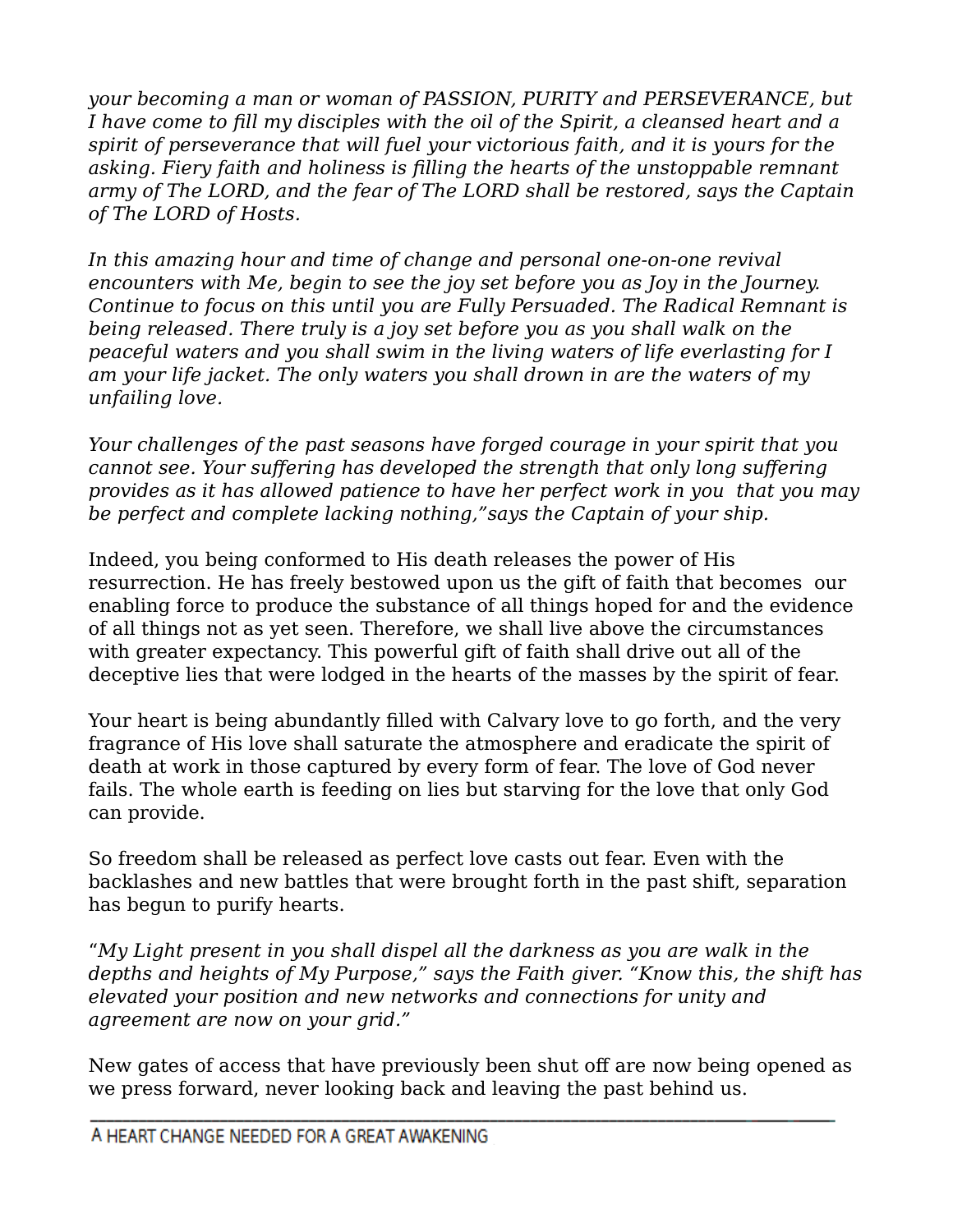We are presently gearing up for an unprecedented move of God. Angelic activity shall become a recognizable everyday occurrence, and divine connections are actually heavenly setups to coordinate the plans of the Father for His Kingdom to come. You are entering a day and an hour that has been prophesied but never seen by man. It is beginning now and shall continue as the latter rain prevails with a deep outpouring of cleansing and healing.

*"The whole world shall focus on the supernatural as it becomes natural sending waves of my Glory. Yes, I, the Lord, shall be glorified and my glory shall cover the whole earth," says the creator of all things."*

As I wrote this, I heard my savior say, *"You haven't seen anything yet, the whole world shall know that I am God."*

Suddenly we shall find ourselves at the right place at the right time doing the right thing to bring forth our desired results. The desire in our hearts is being carried out as we are willing and obedient to the call and voice of God.

This is a pivotal time as we come out of a long but thorough time of preparation. We are being perfected and tested for an end time harvest like none other. Our gift shall make a place for us as we are being fitly joined together to declare that love and unity shall replace hatred and division all across the land.

Though there are many adversaries, the holy boldness and deep courage of a lion shall sound forth as a loud roar announcing acceleration and new activation as many mighty warriors who are set for battle and victory move into place to rule and reign.

*"Indeed, the long awaited promises you have held onto shall be known as dreams come true in a greater dimension than you perceived in the beginning. The greater the faith, the bigger the prize, says the Promise Keeper.*

*I am increasing prophetic dreams and releasing divine favor for entrepreneurial ventures that is surrounding those who step out through the double doors of opportunity in 2022. I am giving you blessed assurance of your faith as you go forth intentionally to produce a legacy of living faith, love and hope for those who come behind you, The manifestation of multiplication shall be seen in breakthroughs for health and wealth going forth into this new Era," says the Promise Keeper to His Remnant Bride.*

I leave you with yet another assurance of faith through some of the story of Prophet Habakkuk. This story seems to parallel our challenge in the world today. It too reiterates that "the just shall live by Faith" in Habakkuk 2:1-4 Amplified Version: Habakkuk is desperate to have an answer from the Lord.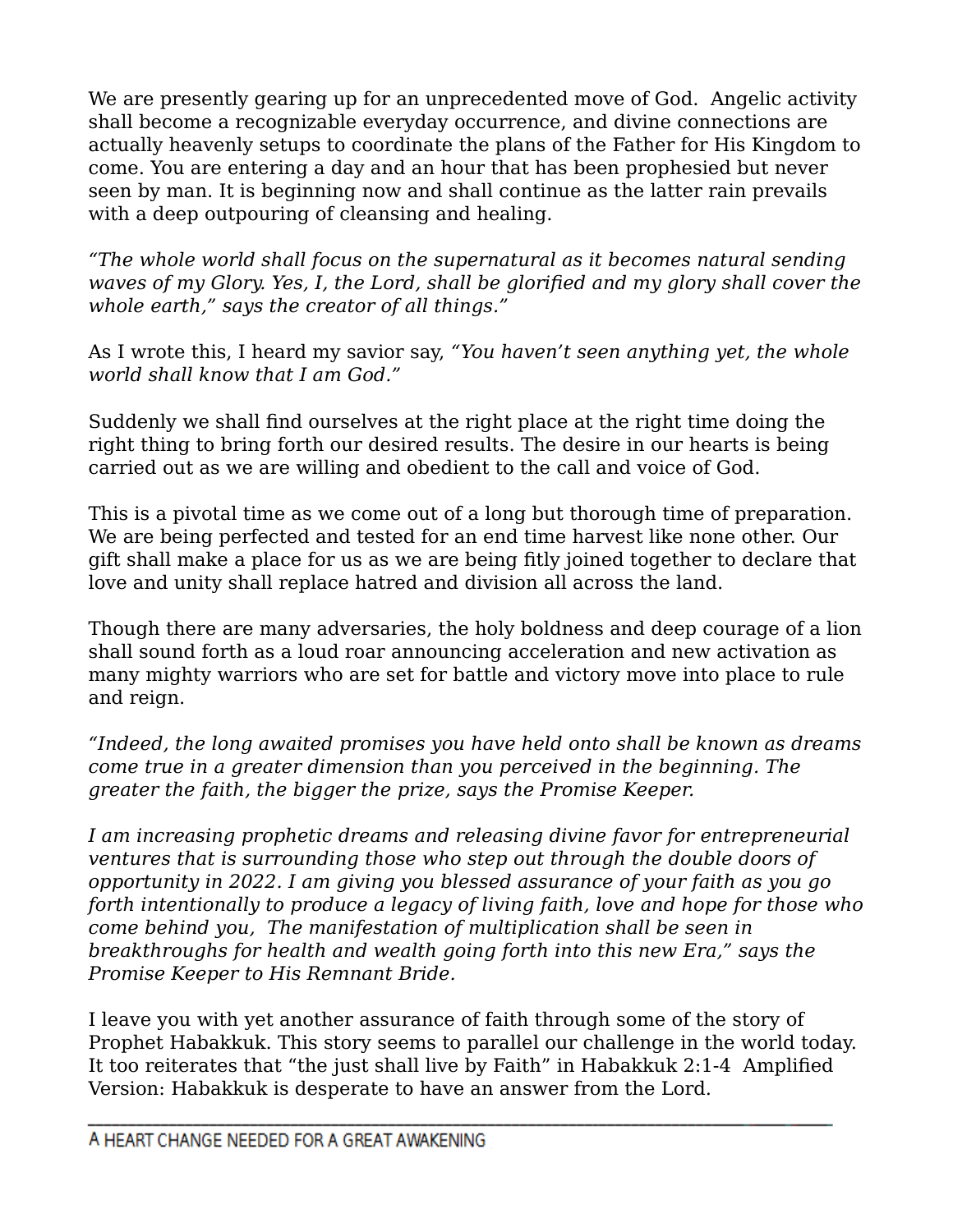*Prophet Habakkuk says, "I will stand at my guard post and station myself on the tower; and I will keep watch to see what He will say to me, and what answer I will give as His spokesman when I am reproved. Then the LORD answered me and said, 'Write the vision And engrave it plainly on clay tablets So that the one who reads it will run. For the vision is yet for the appointed future] time It hurries toward the goal of fulfillment; it will not fail. Even though it delays, wait patiently for it, because it will certainly come; it will not delay. Look at the proud one, His soul is not right within him, and their lives are crooked. But the righteous will live by their faithfulness to God."*

Now in order to get a true picture of what is happening here with the Prophet Habakkuk and see somewhat of a parallel to our times, let's take a look at the background story briefly. The prophet Habakkuk is predicting the downfall of the Chaldean power, whose invading army shall soon shatter and scatter the remnant of the Kingdom of Judah. He has made his complaints to God, and he was waiting and watching for God to answer.

*He said, "I will stand at my watch and station myself on the ramparts; I will look to see what he will say to me, and what answer I am to give to this complaint." Then the LORD replied: "Write down the revelation and make it plain on tablets so that a herald may run with it."*

Habakkuk was in a hard place because he was not only experiencing the strength of the wicked weighing him down with discouragement but also feeling the great humiliation of the just. I can almost feel his deliberate conscious choice to *STAND*, to keep a *LOOKOUT* on his post. I believe the Lord is speaking to us today to follow Habakkuk's example during this difficult time of waiting, but still trusting, watching but fighting the temptation to embrace what we see with our eyes instead of what God is showing us in our spirit. May we all take heed to this message and learn this timeless example of faith and trust and prayer that Habakkuk left to us as a legacy. No matter what the circumstances, no matter what we see, no matter what the enemy says, God will never disappoint His servants. He always carries out His word in His time.

Beloved, just as God answered and instructed Habakkuk, 'Write the vision,' we too, must write the vision. God instructed John in his vision of the New Jerusalem to write the vision also. Revelation 21:5.

God has set the bar high for us to learn by example and walk in it by faith. When we write the vision, it is like a message of expectation is recorded in our mind. Then we are to wait for the vision to come to pass. I believe that is where we are today. I find myself saying, Lord, it seems that history does repeat itself as I reflect upon the events of Habakkuk's struggles. I thank God for the words of the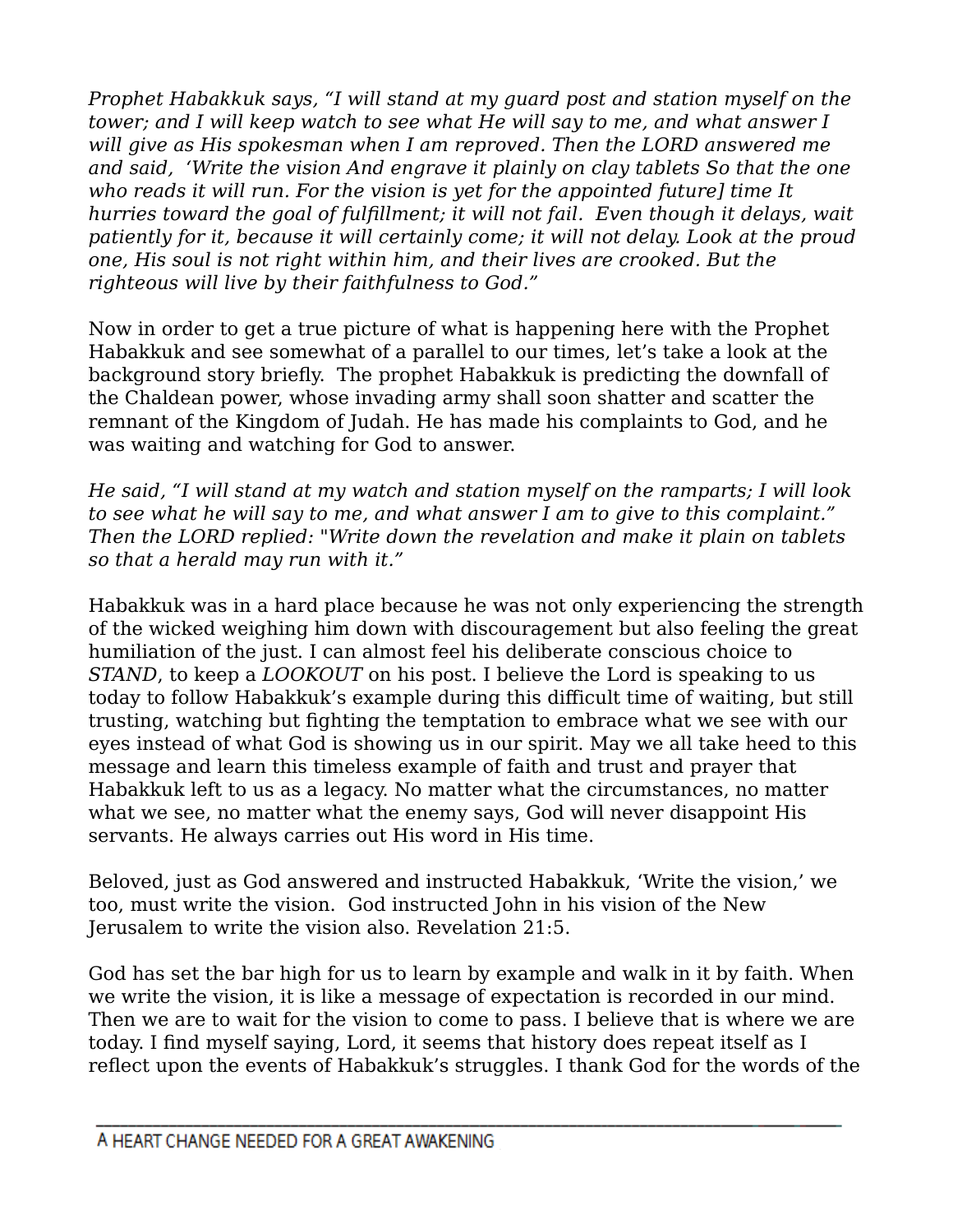prophets in the bible that foster identification and enforce truth and trust in God alone. Many of us have prophesied the word of the Lord that He will step in and turn the tables in this great time of chaos and clashing of the swords in this end time war of good and evil. We have spoken freely the word of assurance that He has a rescue plan for the nations, and that it is right at the door, but even though we think we know the time, we actually are at His mercy as we trust Him to carry out His word in HIS Timing. We see through a glass darkly, but He is all knowing. He is the only one that sees the beginning from the end. So, beloved, we stand still in faith believing the one and only Savior, Promise Keeper, King of Kings and Ruler of all the earth who is not a man that He should lie.

We have the blessed assurance of His word "The vision is yet for an appointed time to come, and there is an appointed time." Our part is to watch and pray and wait with Patience (even if we see it as a delay from our viewpoint, it will come). We shall not be disappointed for He shall deliver His people from the destruction of the enemy.

As we embrace the NEW day we are now in, we must press through the newness and the unfamiliar with tenacity. It is important to continue to leave a trail of kindness on every path we trod for that shall be a preview of what those whose hope has been deferred shall receive in this revolutionary time of restoration and healing and overflowing provision of promises and wealth.

*"I am taking you off of the enemy's path of Destruction that took you down the trail of tears onto the Healing Pathway of restoration, redemption and resurrection life evermore," says the Lord of all.*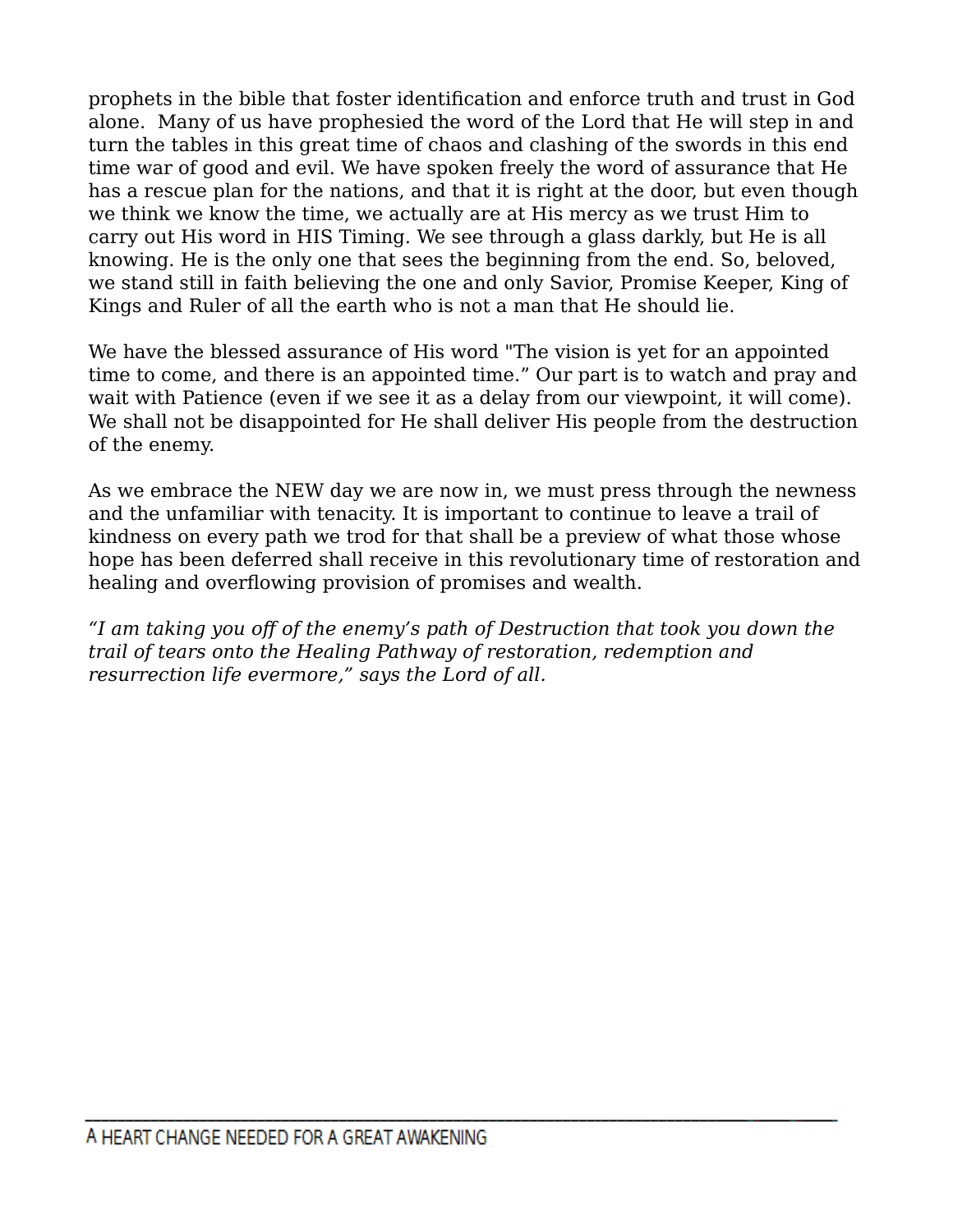

### **Heart of Understanding**

The Lord recently gave me an unexpected surprise by opening up the eyes of my heart and giving me an understanding of why He took me back to my hometown after answering His call to the nations. I never planned to return to where I started after traveling 18 different nations for missions. He sure gave me some missing pieces of the puzzle of what and why. He said, "I am giving you an intercessory assignment to pray for your region because you were part of the beginning outpouring, and you witnessed the spirit of division that came in to destroy unity. He gave me an overview at first, and as I obeyed His lead, I began to get more and more understanding. It was not until just recently I broke through into the full understanding of "why me" and really began to see "the big picture" through HIS eyes. His plans are so much bigger than ours, and His ways are not our ways. His love is SO amazing, and His goodness never ends.

He is moving behind the scenes bringing order out of chaos and shifting, sifting and positioning. Along with the changing of the guard and changing of garments, HE is also changing mindsets to be fixed and focused on truth. HE took me back to March 2019. He had spoken to me that I would get new marching orders in March and said, "I will begin to cause you to march forward according to My Plan just as you have prayed."

But I did not grasp the FULLNESS of what that meant until He began to preempt 'my plans' and take me full circle to where my spirit-filled walk with Him all began in the early Charismatic movement that took place in Knoxville, TN that impacted this region.

He turned me around and headed me in a new direction I would never have thought of. Suddenly in less than 24 hours, He arranged for me to travel to an Aglow South/ Southeast Conference. The theme for that weekend was "FULLNESS!" I can tell you that we were completely IN HIS PRESENCE, and there was true FULLNESS of JOY. While there, HE then opened up the eyes of my heart, and He gave me a deeper understanding of the region and the strongholds that were now operating there. He truly is still causing us to take some sharp turns that put us on the right path for His Kingdom purposes to be carried out for a Great Awakening.

So receive this truth as a corporate word for the body of Christ as you declare to The LORD today, "Where you lead me, I will follow for you are making the crooked paths straight and building a highway of holiness."

There are many ways the Lord opens the eyes of our heart and gives understanding, and I want to give some insight into a couple of other places where that happens. Many times a trauma is created when we view a situation with our physical eyes instead of our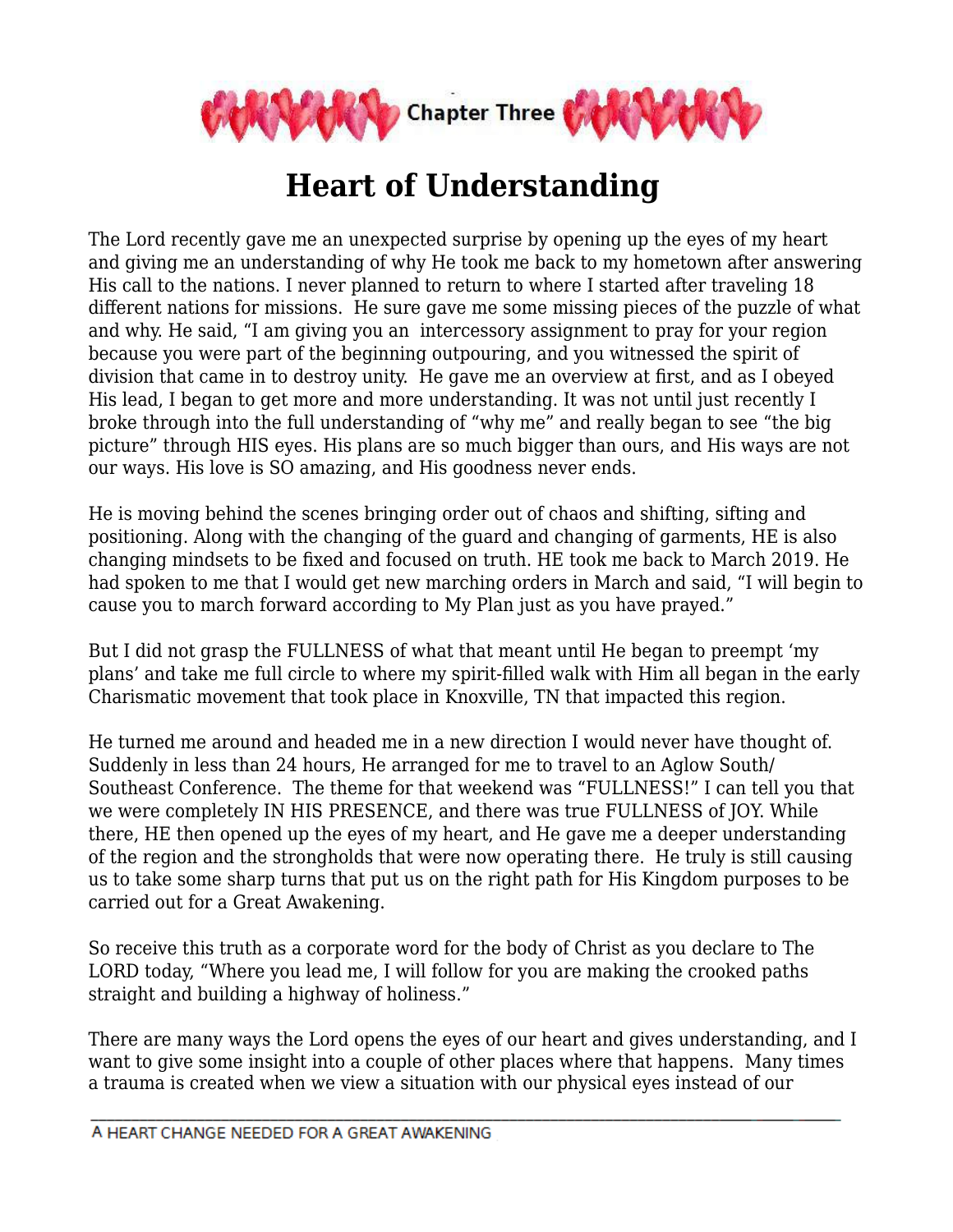spiritual eyes and the key to bring healing to that trauma is to view through our spirit instead of our flesh. So viewing traumatic situations through the physical eyes is what gives an open door to the spirit of fear because we fear death. In reality, when our emotions get involved with the spirit of fear, it can create what many deliverance ministers refer to as a crack in the soul and if left unhealed, it can open the door to demonic oppression.

When that happens, that person must be healed of the memory where that traumatic incident occurred. The key to having the trauma healed completely is when the Holy Spirit takes us back to the entrance of that fear and trauma, and He opens the eyes of our spirit and shows us the truth. Then He overwrites the trauma (lie we believed) with truth. So once again, we are awakened to truth when we see with our "real eyes" which are indeed the eyes of the spirit. In deliverance healing ministry, it is important to close every door where the enemy has had access.

The Lord gives us His promise in Ephesians 1:17-18a **"**That the God of our Lord Jesus Christ, the Father of glory, may give unto you the spirit of wisdom and revelation in the knowledge of Him: The eyes of your understanding being enlightened..."

He is moving and putting every road sign up for those who are willing and obedient to march to the tune of a different drummer. Beloved, this is not just *a small change* but many large and small changes for the divine exchange has a provision for every needed change. The release for financial change as well as alignment and assignment change is happening now. Your previous paths have brought forth setups and upgrades for the preparation of the bride of Christ.

 *"For truly this is a time for the fulfillment of My Word," says The LORD.* "I wish above all things that you prosper and be in health even as your soul prospers. (3 John 1:2). *You shall come to a greater understanding and healing of your soul in this set aside time of coming to the knowledge of the truth. For I AM uncovering the deception that brought forth the soul struggles and lack of understanding. And I say to you, even as Jeremiah the prophet asked in Jeremiah 8, 'Is there no balm in Gilead when Judah had turned away from God and ignored the warnings?' you shall know I AM the only balm of Gilead and I AM restoring and healing wounded souls."* 

The journey for truth opens you up to a different path at times, but it is designed to give you a beautiful destination at the end of the journey. Stop and smell the roses, climb every mountain, take every detour, for that journey for truth is fully designed to result in new freedom and peace that passes all understanding. There is a purpose for every path. There are many unexpected surprises on the path of life

### **No Matter What, Press On.**

We are on a path of discovery and destined deliverance. It is truly a Healing Pathway. I see The LORD guiding us through a process to break off our tendency to hold on to the familiar and resist changes that we didn't initiate or plan for.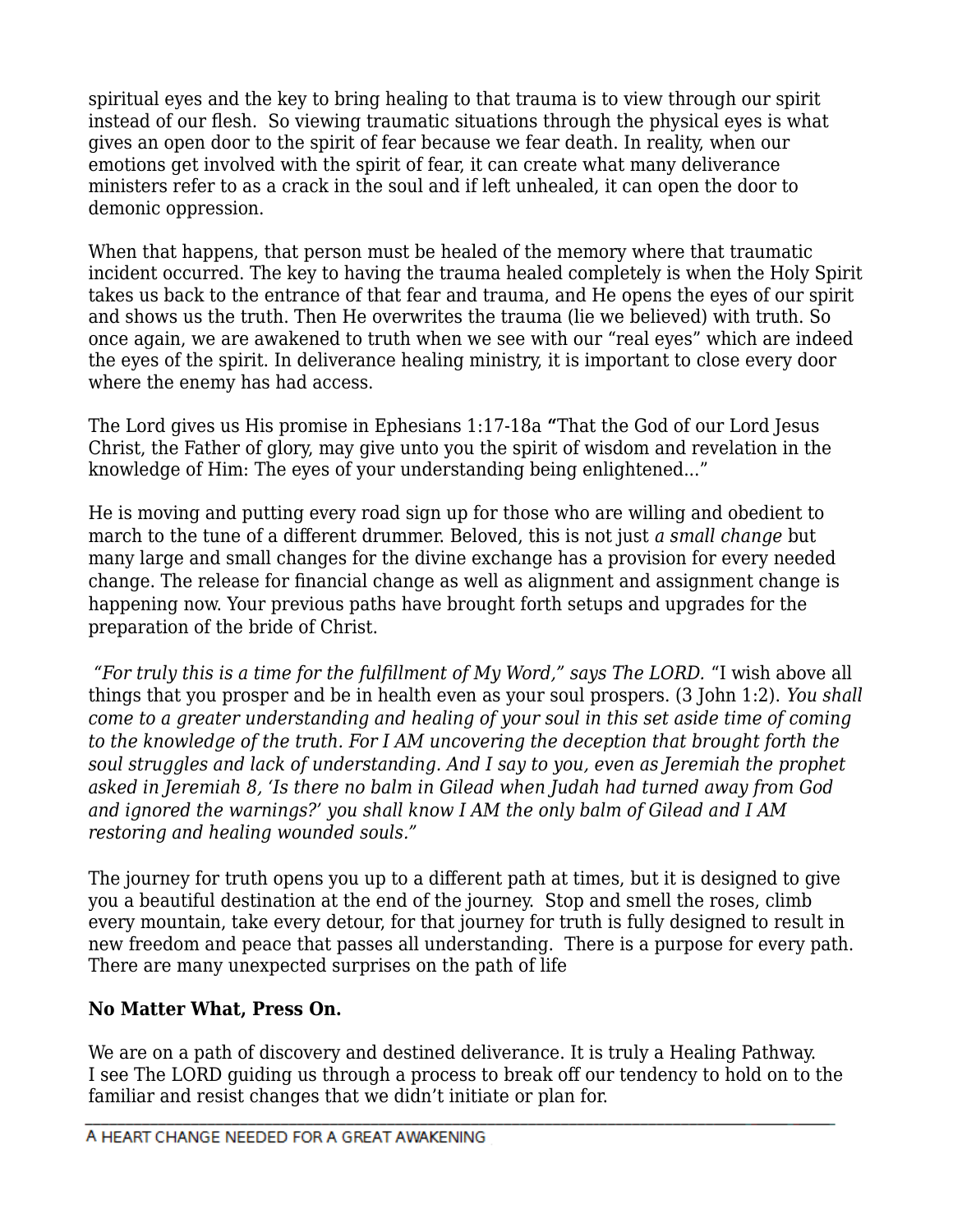Have you experienced dissipation?… when things disappear or dissolve or seem to have just vanished into oblivion? Does it sometimes seem like your resources are limited or almost gone? Have you faced many disruptions of your plans or perhaps times of great consternation when your well-planned course didn't work and it seemed like you were back at "square one?"

The LORD is surely beginning to preempt our self-made plans to get us in the right place at the right time and produce the right results. Always remember, His ways are not our ways.

Has there been a dissolution of relationships… some that you thought would be there forever are gone or just suddenly seem like they don't hold the place of importance that they once did? Does it seem like a sudden removal has come and taken people out of your life and just as suddenly some new relationships have popped up? Some of the ones we have named our forever friends will come and go...their hearts are forever bonded to ours, and that bond is sealed. Sometimes when this happens, I keep seeing a revolving door in the season we are currently in. It appears that some who were once in our lives for a short time have returned for a more stable relationship.

It is almost as if they had to leave and connect and grow in understanding and vision while you also had to depart in order to accomplish what the original connection was intended for. The LORD is putting powerful duos together to bring forth a spirit of excellence in the Kingdom in His timing.

When unanticipated meltdowns in any relationship causes great pain and abandonment, there are unanswered questions that seem to settle in your heart. It is time to stop and remember that our times are in HIS hands and on occasion HE sends certain people into our lives for a short season or perhaps even a brief encounter. He always has an on-time reason and purpose according to His plan.

Some of our connections and relationships are for a season, some for a reason…an appointed time set up by the Lord. But also, by divine appointment, though some come and go, some last a lifetime. But they all serve a purpose in carrying out the purpose and plan of The LORD.

As I have asked The LORD for discernment to be able to differentiate between what is intended to be only a temporary provision and what is meant to be permanent, it has helped me to hold things loosely in my hands and heart with an attitude of gratitude coupled with a complete trust in HIM ALONE.

*He is saying. "You are on the very threshold of my planned new beginning. It is truly a new and unique time such as you have never before experienced. As I carry my Bride across the threshold, she will know that I have saved the best for last, "says the Bridegroom.*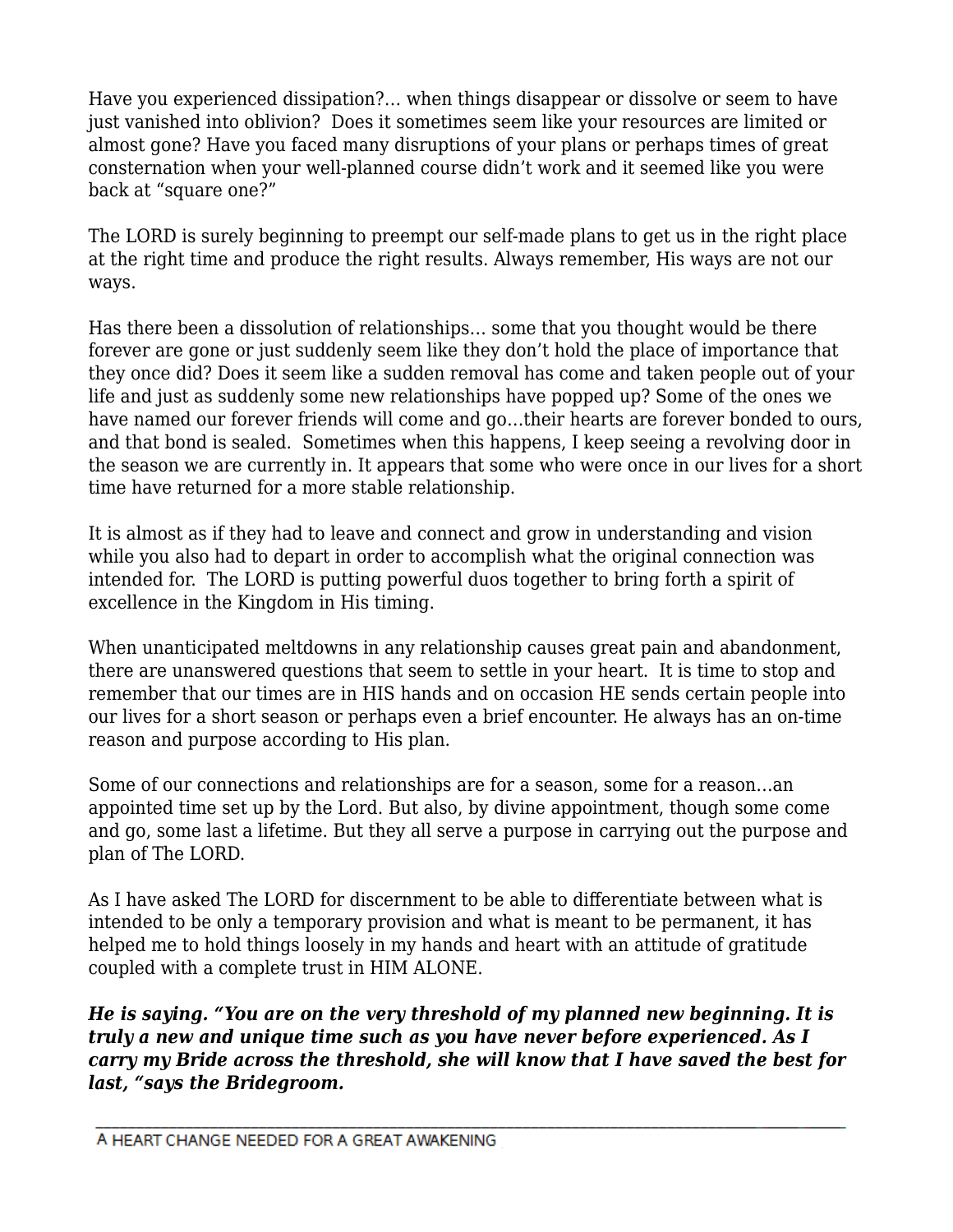*"I AM the God who created heaven and earth when all was void. Can I not maintain my identity in times like these? I AM the God who creates wonder and surprise so this present man-made chaos has not taken me by 'SURPRISE,' says The LORD.*

*One thing you must do, and do quickly, is to lock the door firmly behind you to the past, for yesterday is gone and you must move ahead swiftly and not lag behind. Do not look back as Lot's wife did. There will be some who will want to go where you go because of the seed you have planted in them, and they will continue to come alongside of you for a time as you continue to BE the MESSAGE to them. But, there are many others that you thought would travel with you, as I have previously spoken to you and continue to remind you, that you will now find that disconnection has come.* 

*You must continue in true discernment in the spirit and of the spirit and not be moved by your emotions and mercy gift. So many are not ready, and you cannot carry them. Those you leave behind were not willing to let go of the world and the pull of the things of the world. So do not fret, for as you go, you will align with those who are single-minded and fully persuaded of their true identity.* 

*Know that promotion and acceleration carry with them conditions to flourish and grow. Promotion flourishes and brings enlargement. Acceleration speeds up the growth factor to catch up and meet every need. Going up to the next level will align you properly with the others who were willing and obedient and who are lining up with my plan and strategic moves for such a time as this," says the Father.*

It seems that many are experiencing roadblocks where directions have changed or the road is closed. Others are finding that suddenly their brooks are drying up which simply means that provision is gone and finances have dissolved. Many find that familiar people and friends have moved away, or they have no more connection. It truly is the guidance of the Lord to move on when your provision for that season has dried up or the reason for that season has been accomplished. But, nevertheless, HE always has a reason for every change in direction or completion of a season.

Look up, your redemption is on the way. New people, places and things have already popped up suddenly like a quick blast from the past and suddenly you are receiving newness in every situation. Many are even being taken back to places they have been before but never thought they would be going to live there again. There were some who made a new covenant with the Lord at some juncture, but were not faithful to keep that covenant. God's grace is making available an opportunity in these end times for redemption life to redeem that which was stolen. Taking care of much unfinished business will bear much fruit for the Kingdom that will remain.

Does all of this ring a bell with anyone?

One powerful truth I found in HIS word is Proverbs 21:1, and it has helped me settle some things in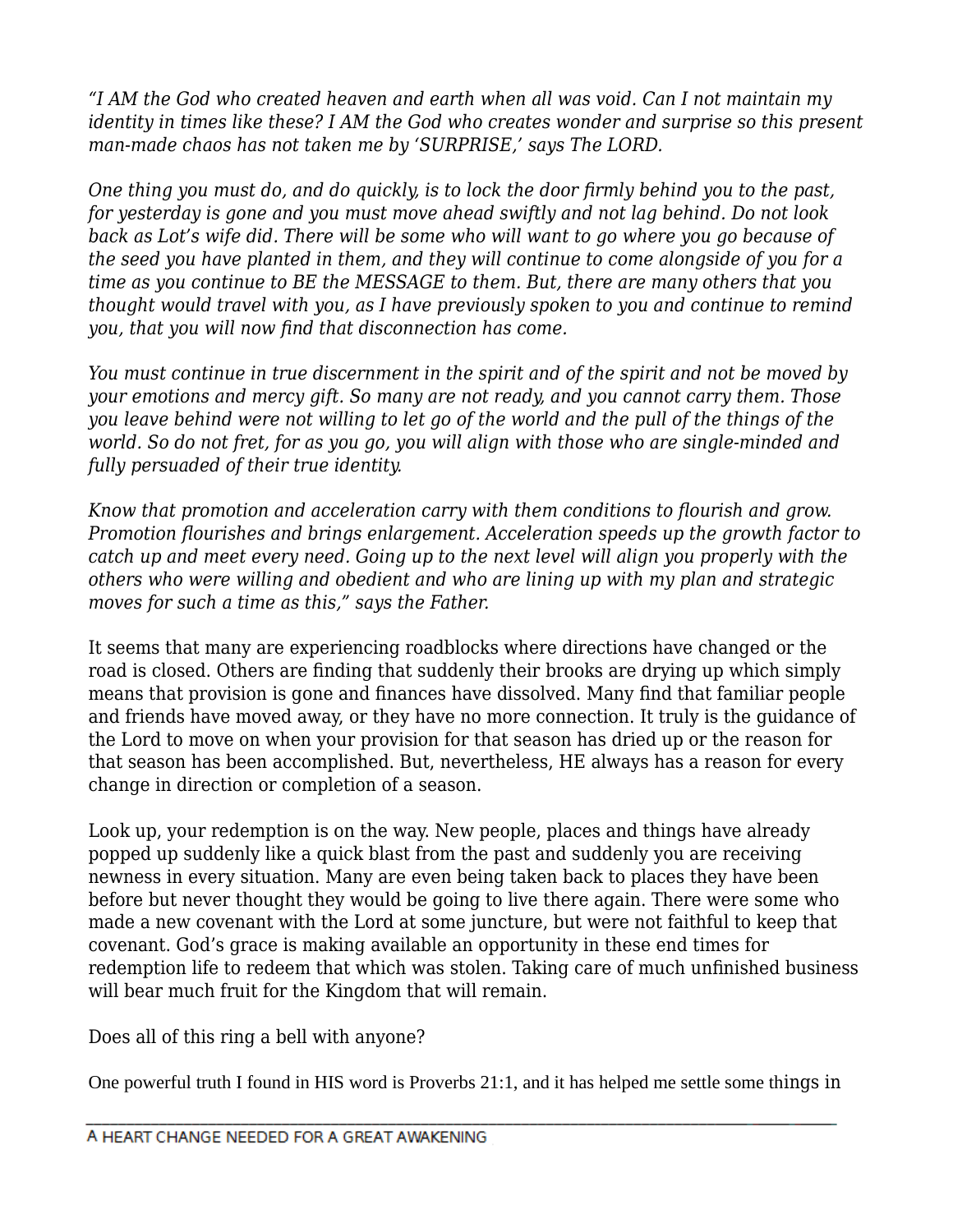my heart when a very special or key connection that I valued greatly dissolved for no apparent reason. This is always a very perplexing situation. The simple understanding of this scripture is that the LORD is able to turn the hearts of men in the direction He desires and is in fact making it easier for you to let go and make moves forward into your next assignment.

So do not take the matter personally or become bitter with people as though they are rejecting you…(smile) but let the door close easily. Allow no bitterness to find a place in your heart by which many are defiled.

When God leads us out of a place of familiarity and the way forward is blocked, He holds the key — He dissolves and resolves — He opens and shuts — He interrupts and disrupts to destruct and reconstruct — HIS ways are not our ways, so take no thought! He is ready and setting in motion new directions and making corrections. Only The LORD possesses infinite knowledge and perfect wisdom.

He is Eternal, Almighty, and Omniscient. He sees the end from the beginning and He will have the last word. No matter how it may appear on the surface, He is actively involved in the affairs of our lives. Many prophetic voices, as well as my own, have spoken of seeing many Doors, beginning in 2019, and I recently had a vision of individuals walking through many doors now, as well.

In my vision, I saw many who were totally surprised when they walked through the doors of long awaited desires. It shall be a set time to acknowledge The LORD as a true Promise Keeper. Actually these doors were very specific individual doors while some were intended for all. Even in the picture I saw in the spirit, these doors were "older-style doors," and I heard the word, many are returning to the Ancient Pathways of the way, the truth and the life.

First, I saw some will finally cross over the threshold entering into their true identity and understanding as the bride of Christ and the truth of covenant. That door would then open the door to new alignments that connect to new assignments and each door will open up another door as they continue on with new vision leading the narrow way to fulfill destiny. With each step, the LORD is calling us up higher. Each step is a step upward. The first big door had a sign over it that said "UNDERSTANDING".

I heard the Father say, *"You have now come to understand that the door to 'more than enough' has always been open to you. The big Door for some will be The Door of Justice, and it will lead to restitution and then restoration, and the doors will then lead to a place where they experience "the wealth of the sinner laid up for the just" being a true door of destination. That door was labeled 'JUSTICE'".*

Narrow is the way….. We have walked through many doors that have led us to this day and prepared the narrow way. He is closing us in to walk in the open door. The Key of David is in operation.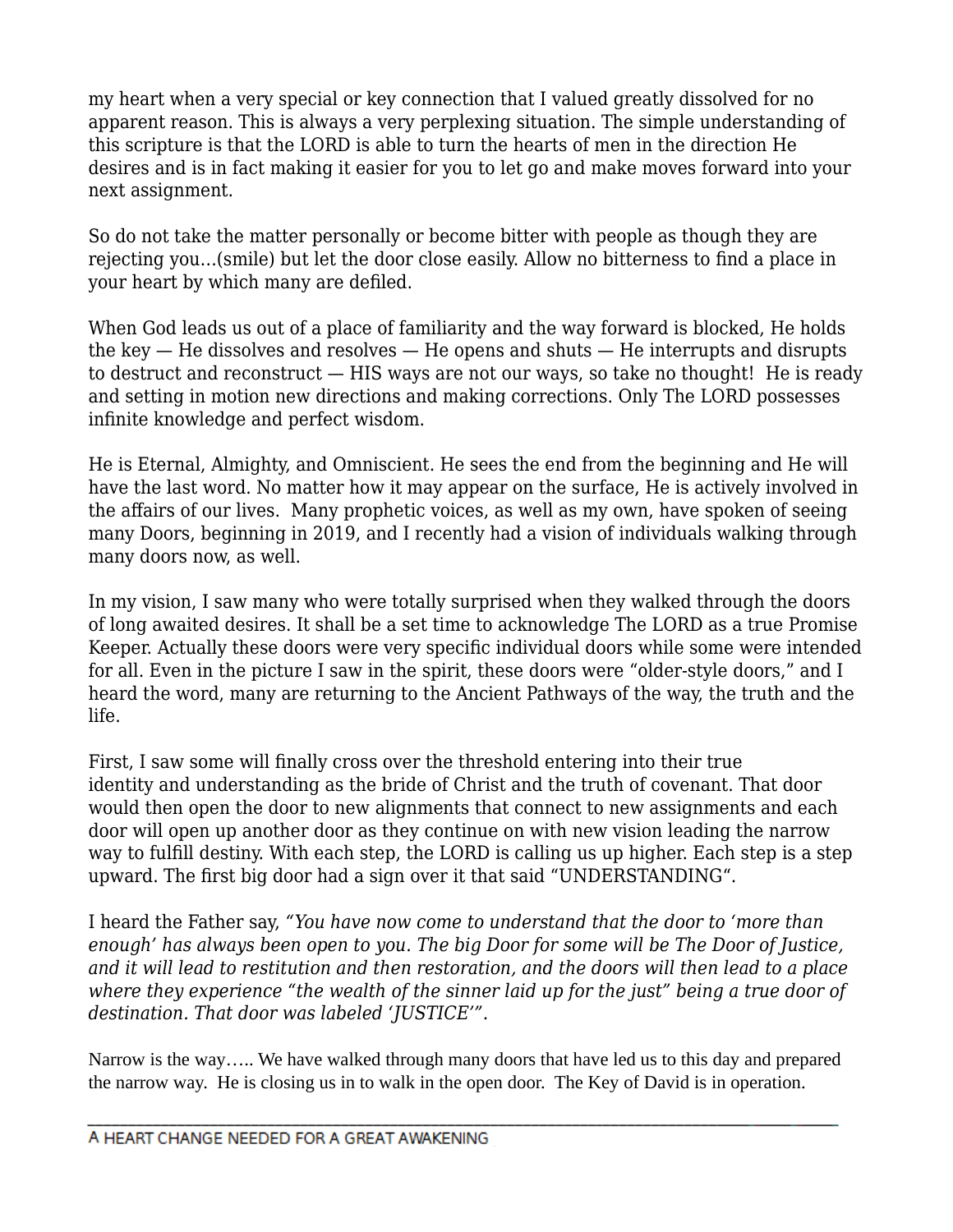Isaiah 22:22: "The key of the house of David I will lay on his shoulder; so he shall open, and no one shall shut; and he shall shut, and no one shall open," I have heard The LORD say that we are in a time of Justice and Balancing the Scales.

*"The door has been opened to your predestined time. It is the Kairos time on My eternal clock. The clock is ticking and the heavens are open for you. The angelic host are ready and the heavens are calling to your spirit to come up, come up. Open up your heart for a wide awakening: "Know that in this hour. It will be a time when you will be able to see and understand spiritual truth with great clarity — a season of freedom from bondage and*  past difficulties that will bring refreshment to your soul. It shall truly be a time of *breaking forth oh my soul into abundant joy. Every wall that has kept the living water from overflowing in your soul, every wall around your heart you have erected must come down for my living water shall cleanse and fill you and my precious blood is your protection now and forever. My blood has never lost its power," says the Lord.*

*Many that have been hidden away shall rise to their calling as they become fully awake and strengthened in their hearts once again, for the garments of heaviness are being replaced with garments of praise. Many who have only sang songs about JESUS will finally come to know who they are in HIM as the true worshipers are being gathered together.*

*Many that have been hidden away shall rise to their calling as they become fully awake in their hearts once again. For the reality of WHO I AM in you shall replace the WHAT I can do for you with WHAT I AM doing in you and through you. A heart full of praise shall flood your heart and soul that will spread like a virus to all those you encounter," says the Lord of Glory.*

*Again I say, 'Let there be light,' so shall you speak and bring forth my word to complete what is needed. Many will step over the threshold of new opportunities for which they have been praying, while others will have the door opened to restore that which was lost. Prosperity shall abound where the mindset of lack and barely surviving has been."* 

I have also been seeing a vision of many crying out to the Lord to show them their heart and open up the eyes of their understanding, while they are stuck in the valley of decision, struggling for direction and crying out to see the next chapter in their life, but not willing to exit their present situation.

*The Lord is saying, "It is very important to exit well your last chapter and leave no regrets as you prepare to enter the next chapter. These days of evil and good clashing have brought sorrow, but know that you can trust that my unchanging plan is your HOPE for tomorrow —I Am your PEACE for today and your grace ticket of ACCEPTANCE for the yesterday you cannot change," assures the Lord of all.*

The Lord is opening eyes to know that sometimes He has to fix a fix we cannot fix to bring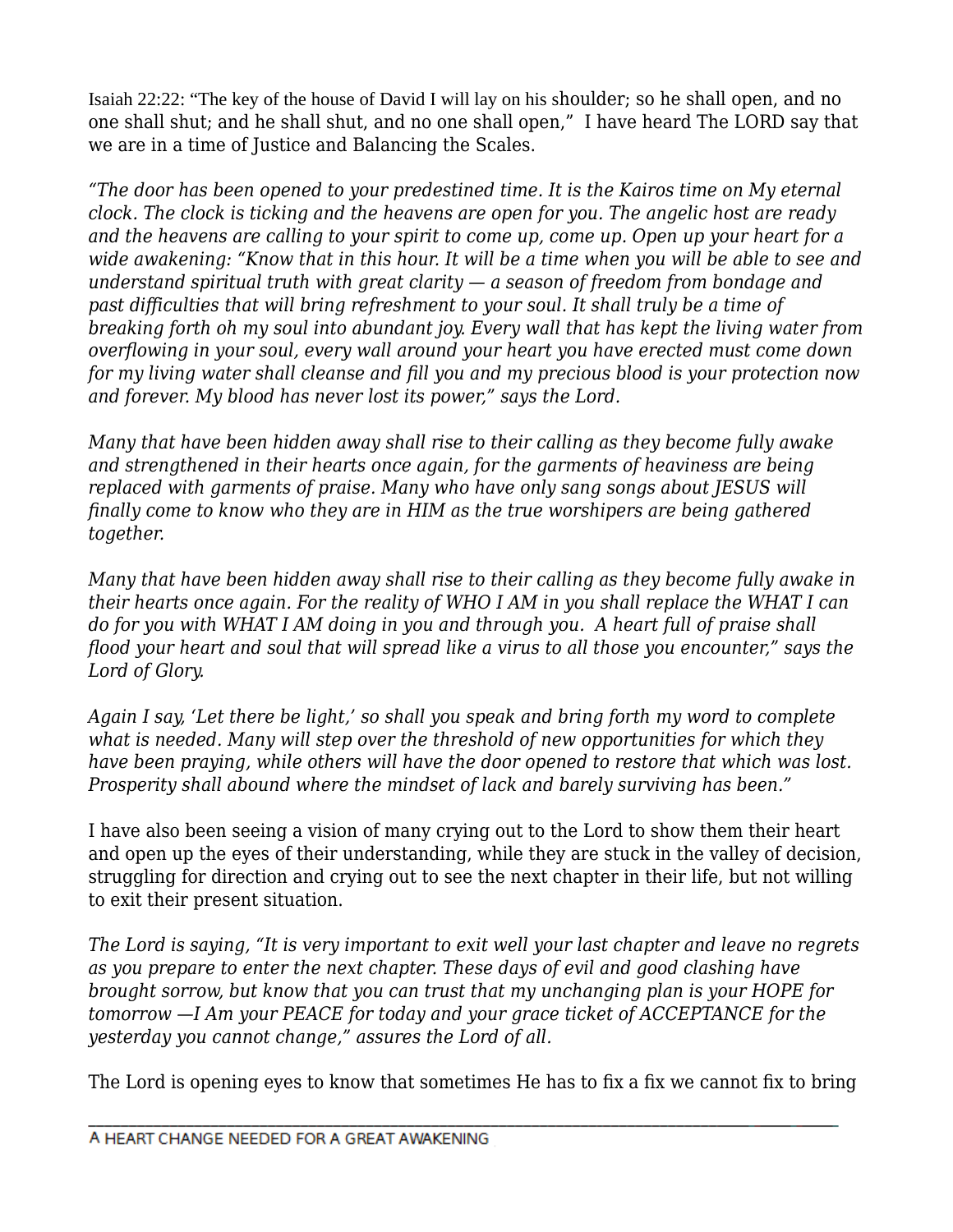us to the perfect fix that fixes everything. Perhaps we have come to a place or time to rescue the little child in each of us and see something beautiful and something good in each new day. I discern the voice of the Lord declaring to us today: *"There are many unexpected sudden surprises coming right upon your shoreline this very season as you walk with expectation of My treasures that have been kept hidden for such a time as this. You shall come to the realization and understanding that you have a hidden treasure within you that you have yet to see!"*

Your surprise encounter with Jesus will be different from mine. But yours will also be intimately upfront-and-personal as well. But the good news is the resurrection of the buried, dead dreams and hopes will be the same for all!

His resurrection life is available to us now and forever. He is bringing our dead dreams to life, even as HE unwrapped the grave clothes from Lazarus and said, "Come forth!" He is unwrapping the grave clothes and calling forth our stolen and dead dreams to life!

*The LORD of Assurance spoke to me, "I change not and I AM no respecter of persons and so as it was with Lazarus, so be it unto you! So shall I say to you, I AM unwrapping your grave clothes and calling forth the hidden treasure within you that has been crucified, dead and buried. You shall arise with resurrected dreams and though I have heard you say, 'it is too late.' I chuckle and say to you, have you forgotten Abraham? It is never too late and I am always on time.*

*You shall become intimately acquainted with The God of Redemption, for your times are in My Hands, and I AM redeeming the time. This moment has not caught Me by surprise. I have a storehouse filled with many surprises you have yet to see. Just as I promised Abraham, I cheerfully will say to you, "Go forth," I have seen your sacrifices and your faith. I AM multiplying resources of provision and places of favor. I never subtract or divide, so know that I always add to your need, and I say, 'Watch Me as I multiply your blessings.' Your test will become a testimony and your most valuable treasure."*

Just recently, the Lord spoke a word to me for the radiant Remnant that are called for this hour as they walk with awakened understanding. He said, *"Daughter, I say to you get ready to rumble, for my radiant Remnant is arising with a great Awakening, and I AM arming them with a clear understanding of everything that once was twisted. I AM infusing them with the much needed physical and spiritual perspectives that will birth new understanding.*

*These warriors shall know truth in their inward parts that will bring simplicity to their thinking and peace to their actions. They will be light carriers who will show forth The Light of My Glory. As My Power flows through them. They will be the living proof that the enemy's time is short. The reality of their God-given Authority shall be seen and heard as they Arise and S*hine, says the Father of Light. *So, Listen carefully to My Voice as I continue to instruct you to march forward now or stand still but continue to march in step. When everyone is in place, you will receive your detailed* marching orders quickly."

A HEART CHANGE NEEDED FOR A GREAT AWAKENING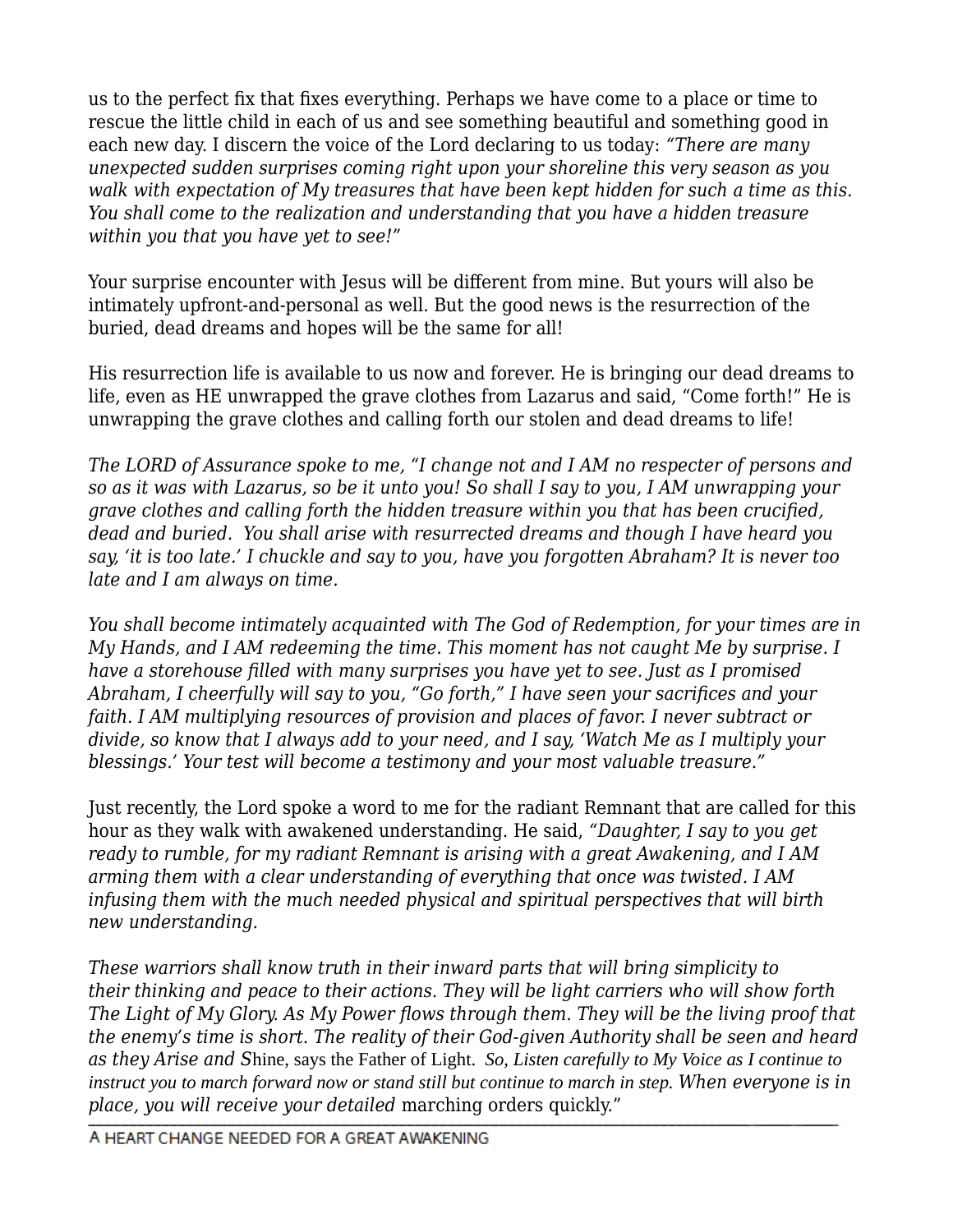So I adjure you today to begin to say this to yourself as you go, 'I am blessed going out and blessed coming in. I will enter with an expectant heart full of joy for what is set before me. I will exit well this season knowing it is only the end of another chapter of my story, but not the end of my journey, for I am not finished telling the story of Jesus!'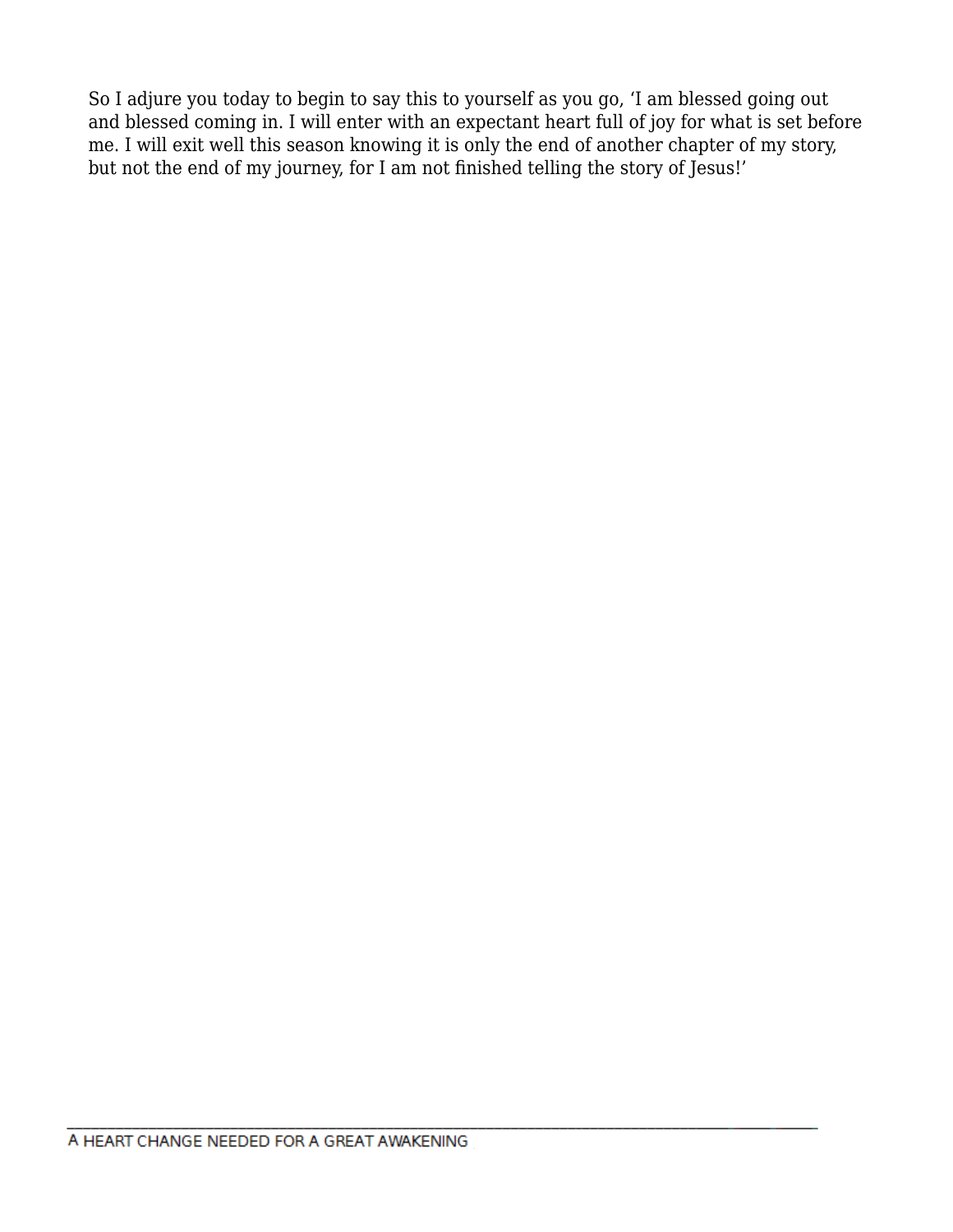

### **Cross Over For A Great Awakening**

*The LORD is saying, "I AM ushering in REAL CHANGE, and I AM calling My People to make room for the transfer, and trust the one who is orchestrating the transitions, transfers and transformations needed for this new ERA.*

*I say to you, your yesterdays are the sum of many experiences that have set you up for this assignment to BE THE MESSAGE.*

*This is the NOW time to drop and release. Drop the failures, extra baggage, losses, and all the negatives of yesterday, for I AM turning your negatives into positives as you embrace the release that I AM making available as REAL CHANGE, such as you have never experienced will make good use of what you once viewed as negative," says The Father.*

*"The transformation and transition taking place, is calling forth New Changes that can only come from REAL CHANGE and transfer of attitude of heart. I have brought My People to a place of choice. Transition brings CHOICE, and CHOICE brings transition."*

We can drop the things we used to do, and let go of the wounds and bitterness of the heart from yesterday, and speak forth life giving change out of the abundance of **A Changed Heart**.

As I reflect on many previous Prophetic Words, predictions, as well as reiterations, during this current time, we all have labeled it a time of change like none other. I must admit that at times, it all seemed redundant, as the conversations seem to all be about the many elements or facets involving change: transition, transferring, transfiguration, translation, and transformation.

Each unique element is a form of **CHANGE** so I concluded we are all pretty much singing the same theme song for this **NEW DAY.**

Let's look at the prefix *TRANS-,* which means "*across or take across"*, while *TRANSITION*, simply put, is the process or a period of changing from one state or condition to another.

*TRANSLATION* is change from one place to another, to carry over, to transfer. *TRANSFER,* is moving from one place to another. *TRANSFIGURATION* conveys a picture of trans-figuring or changing a thing into a different thing, and at that time are trans-formed.

*TRANSFORM* implies a major change in form, nature, or function.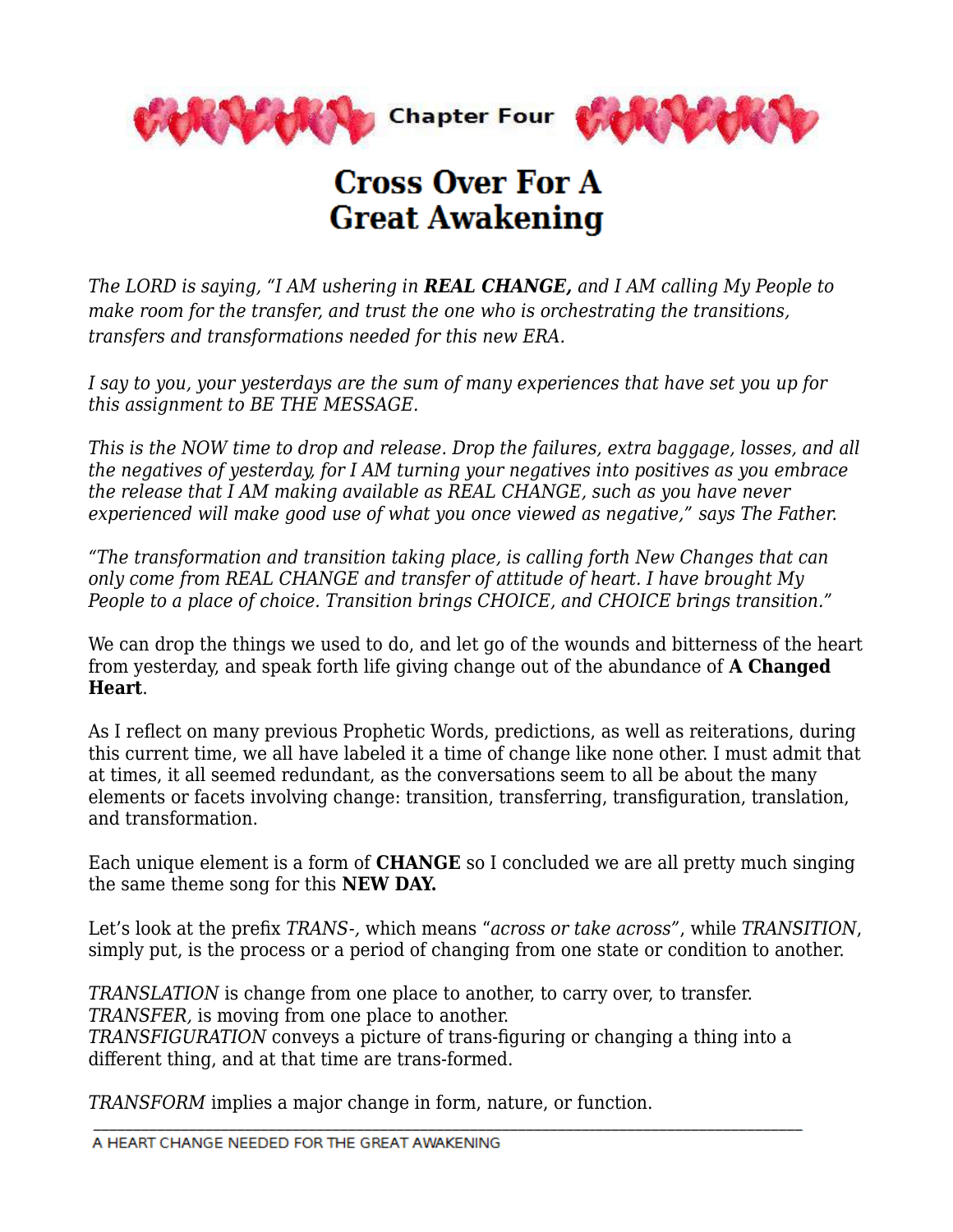So, we say *TRANSITION* involves *TRANSFER* of many things and makes things and makes everything different.

It brings a *SHIFT* in our thinking that brings us to a different *FOCUS,* much as *TRANS-FIGURATION* brought changing into a different thing (out of one realm into another if you will), many are being taken into a new realm of THINKING and existence.

One of my favorite old sayings is 'I wish I knew then what I know now.' That just means with going back to a situation where I once was, and knowing what I know now. I am sure you know what I mean.

I believe The LORD is taking many of us back to some place or time, something from the past, and allowing it to be seen through the eyes of what we know now.

It has become evident that many others are being **awakened** to make changes… that is, to take action or "be The Message", literally, be The Change you want to see.

When *CREATIVITY* collides with *ACTION,* when you are suddenly alive on the inside to something that had died or you had given up on, the death of a vision comes but resurrection (*LIFE)* raises it up with new *VISION of PROVISION.*

*"I hear The LORD say, Real Change is a change of heart. When you say, proclaim someone is experiencing a 'change of heart', it simply means they are experiencing knowledge within themselves of their they really are, their true identity, and what I, the Creator, had in mind for them and what they were designed to CREATE. You are a CREATION sent to CREATE," says The Father.*

When there is something you want to experience on the outside, you must first become it on the inside.

"As a man thinketh in his heart — so is he!" Proverbs 23:7a.

Those who truly live by what they feel are beginning to experience the desire to be the change. They are in the beginning stages of embracing their purpose of life, and take hold of the passion to make changes and exercise their faith to *JUST DO IT!*

### **Birthing the New**

*"You are birthing the New Strategy that will bring forth an historic deliverance that will never be forgotten.*

*Just as My Word says 'the gates of hell shall not prevail,' in these precious moments many call delay, you will soon see delay is not denial, so don't fall into that trap the enemy has set and don't allow the process to feed your doubts, for INCREASE and ENLARGEMENT are on the grid.*

*As My People embrace a new era, BREAKOUT into new Territories, Alignments, Assignments and Patterns are already in place.*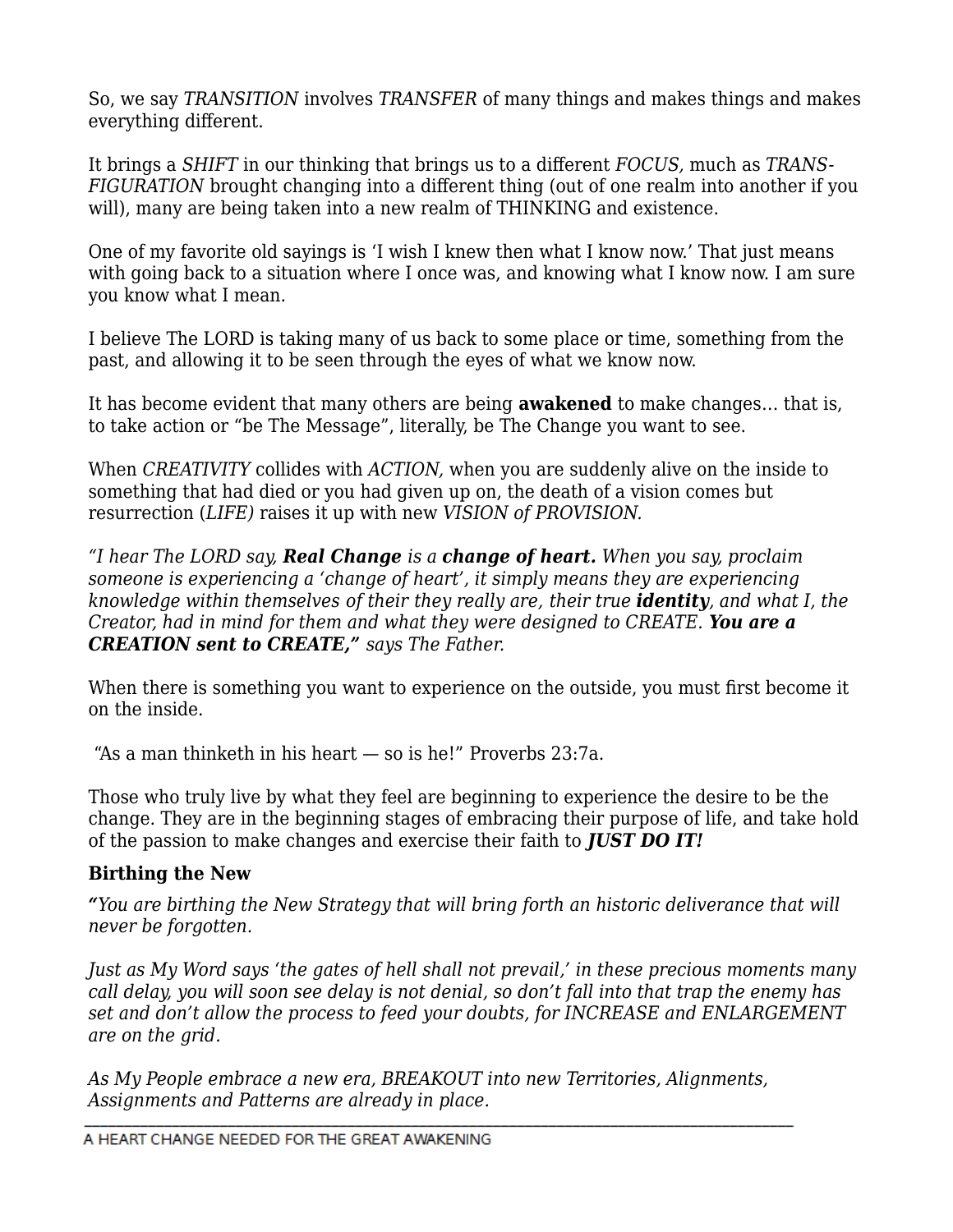*Once again, I say to you this is not just a crossover time, but a tipping point for all nations for Turnaround, Transfer, and Trust. I AM in the process of bringing total Restoration, Reset, and Revival.*

*As The Scales of Justice are balanced, watch as the revolving Doors of Repetition and Incompletion are being locked down and replaced with many open doors of favor and fulfillment moving forward into springtime and summer," says the Creator of all things.*

*Very clearly the Commander spoke, "This is a time to see 'boots on the ground' as a true reality. It is simply a time of coming to the Knowledge of The Truth and coming to accept the true reality with a faith filled expectancy," says The LORD*.

*"There is sometimes pain between EXPECTATION and REALITY, but I ransomed you from your own futility by my own blood that you would arise out of your hope deferred and broken dreams and receive the fullness of life everlasting.*

*It is my joy to see you see yourself as I see you. Your expectations must become the reality of how I created you and your true identity. Won't you take a moment and see yourself as I see you? You have a role to play in the lives of others and they have a role in yours as well. As you begin to know those who labor among you, may you have keen discernment," says The Father.*

"*Some will TEST you, some will USE you, some will LOVE you, and some will TEACH you, but more important are the ones who will bring out the BEST in you.*

*Your gifts shall make a place for you as you step forward and suddenly, just at the right time, you shall discover your gifts are multi-dimensional. Many new motivations shall be imparted to you that propel you to spring forth into your new place from our intimacy and nightly encounters," says The Gift giver.*

### **Why It's Worth It!!**

*"You are entering a time of deep AWARENESS of the rare and amazing people who shall quickly come to your mind to remind you — WHY IT'S WORTH IT.*

#### *Hear this important announcement, says the Father: Roles are changing in this new era, many who have been stage hands are coming to the front of the stage to prepare for the opening curtain time for the New Beginnings aka, the New World Order.*

*Some whom you are in relationship with right now have made choices that will change their course, and they will not be going in the same direction with you in the immediate future. So seek My Face, seek My Wisdom as to what role you are playing in the life of someone else, and what role they are acting out in your life. I have forewarned you that many who are designated to impart something in your life may not be the ones you have chosen—but the ones I have handpicked, says The Father.*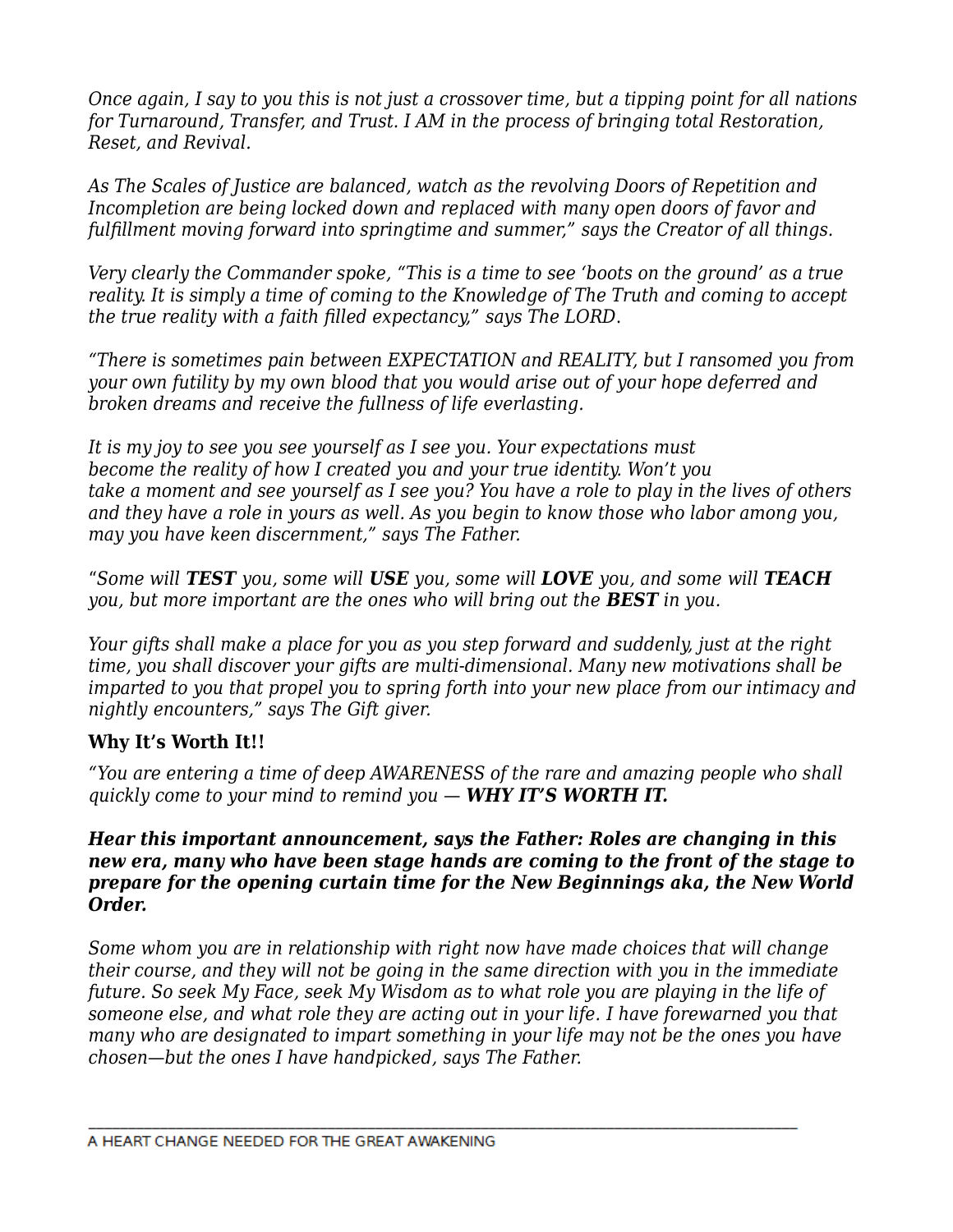*And likewise, I have chosen something in you that must be released to another. There are some who might go unnoticed, but they have been in the background and seldom seen, but they shall step forward at the right time to lend a helping hand in this crucial 'tipping point' time, and your eyes shall suddenly see they were there all the time, as the song goes, waiting patiently in line, they were there all the time.*

*I have ordained Divine Favor and Divine Connections to melt the hearts of the weary ones and a miracle moment of bonding shall take place as these relationships connect, bonding together AS ONE. Specific Assigned Alignments and heavenly visions shall be released for the fitting together and greater agreement."*

#### *So beloved ones, listen, pay close attention and become attuned with The Frequency of Heaven in these days!*

*For there is a sound that is rising from the ground that will shake and shift the kingdom of darkness and cause the enemies of The Living God to flee in seven different directions. For My Heart is saying, ENOUGH IS ENOUGH!*

*In these springtime months leading up to the change of seasons, listen for the sound of a different drummer, for it is a new sound, you shall hear the approaching sound of marching feet begin to fill the spiritual atmosphere.*

*My amazing enlistments, My Army of Radical Reformers have answered the call to arise and advance, robed in The Sackcloth of Repentance and wearing The Crown of Righteous Humility and Full Surrender to their King, and they shall Pursue, Overtake and Recover All, says The LORD of Glory.*

*The Bowl of Blessings is being poured out, overturning and turning over all things for good," says The Good, Good Father. As perfect love casts out fear, so freedom shall reign even in the midst of darkness.*

*When backlash and new battles arose in the past big shift and separation began the process of purifying hearts, the Light of My Glory in you began to dispel the darkness and that was only the beginning," says The One who is the BEGINNING and the END. In the end times, you shall walking in the heights and depths of My Plan and your Purpose.*

*For you shall look back and see how long-suffering, not only developed strength for the journey, it allowed patience to have her perfect work that you may be perfect and complete, lacking nothing. Those who fainted in weariness of the last season shall arise with healing in their wings.*

*Yes! Bold confidence is forming in the hearts of the End-time Army of The LORD who were struck with the disease of passivity and the virus of confusion that brought on compliance and compromise. My Army is getting in step as they receive their marching orders. The spirit of compromise is being exposed as my hand of justice returns what has been lost and every tie with justification and victimization is broken," says The LORD of Glory.*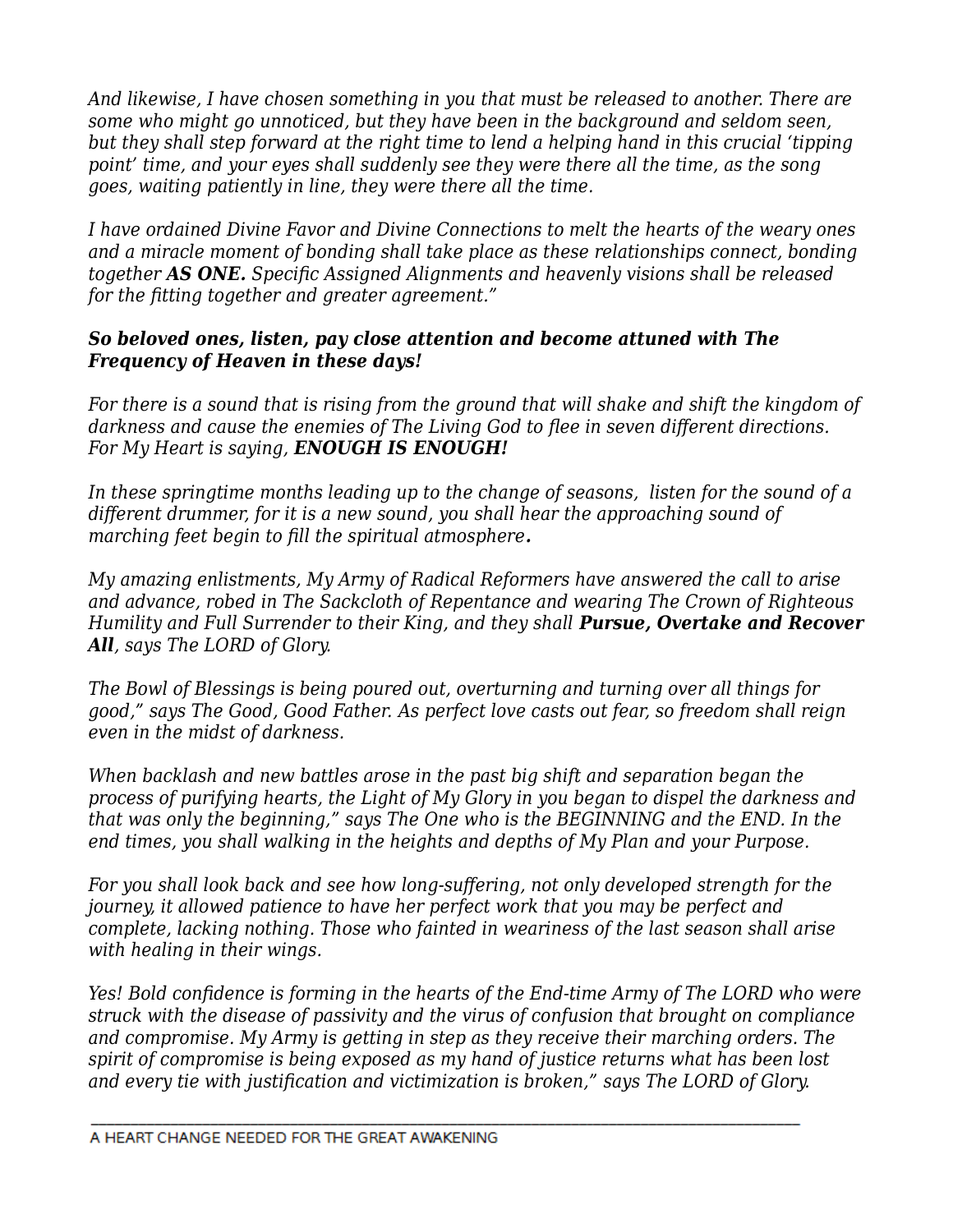#### **This set time shall be well remembered as totally right on time without man's reason or rhyme.**

"Whatever I tell you in the dark, speak in the light; and what you hear in the ear, preach on the housetops." Matthew 10:27.

"And He said to him, "Most assuredly, I say to you, hereafter you shall see heaven open, and the angels of God ascending and descending upon the Son of Man." John 1:51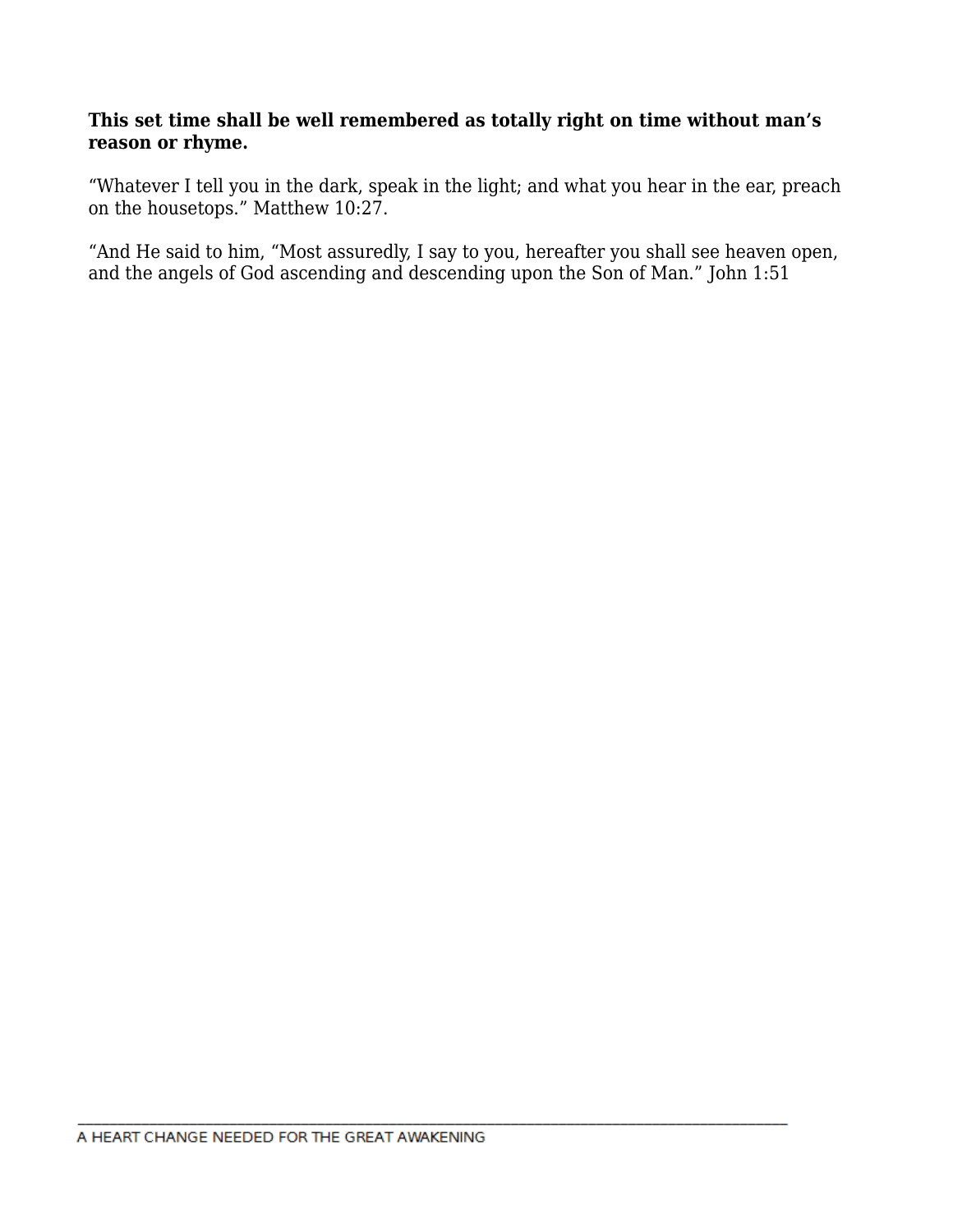

### We Do Not See Things As They Are We See Things As We Are

The heart is the determining factor whether or not we enter the Kingdom of God. That bold statement is based on the scripture in Jeremiah 17:9-10 "The heart is deceitful above all *things, a*nd desperately wicked; Who can know it? I, the Lord, search the heart, test the mind, even to give every man according to his ways, according to the fruit of his doings."

**"We do not see things as they are, we see them as we are," is the explanation of a quote by Johann Wolfgang von Goethe.** His quote is:"**A man sees in the world what he carries in his heart." Goethe**

#### **As I researched more, I learned some have said we become what we think about. On this subject, I leave you with this quote from Henri Bergson, 1859-1941: "The eye sees only what the mind is prepared to comprehend."**

These words have led me to go down memory lane with The LORD as He opened up "my story" to me in a new way. We all have a story, and I have learned He leads up in the way we will most easily follow as HE PREPARES US and equips us with wisdom, truth, and understanding to fight the good fight of Faith.

I was taken by The LORD to the scriptures in Proverbs 4:23, "Guard your heart with all diligence, because out of it flows all the issues of life," and Proverbs 23:7 "As a man thinketh in His heart, so is he."

Or, as it has often been said, "We become what we think about."and lastly, Ephesians 1:18 "I pray that the eyes of your heart may be enlightened, so that you will know what is the hope of His calling, what are the riches of the glory of His inheritance in the saints….."

As a prophetic intercessor, I have come to the understanding that all intercessors are not prophets, but all prophets are intercessors. As The LORD opened my eyes to see and understand what I was hearing Him speak, I was amazed that often in that process, He gives me a big picture but breaks it down into a lot of pieces that connect.

Thinking back today on many times I questioned God with, "Lord, you want me to do **WHAT**?"

I recall when The LORD told me He was calling me to be an intercessor for Donald Trump. Now, Beloved, please stop a moment with me and consider this: "There is a big difference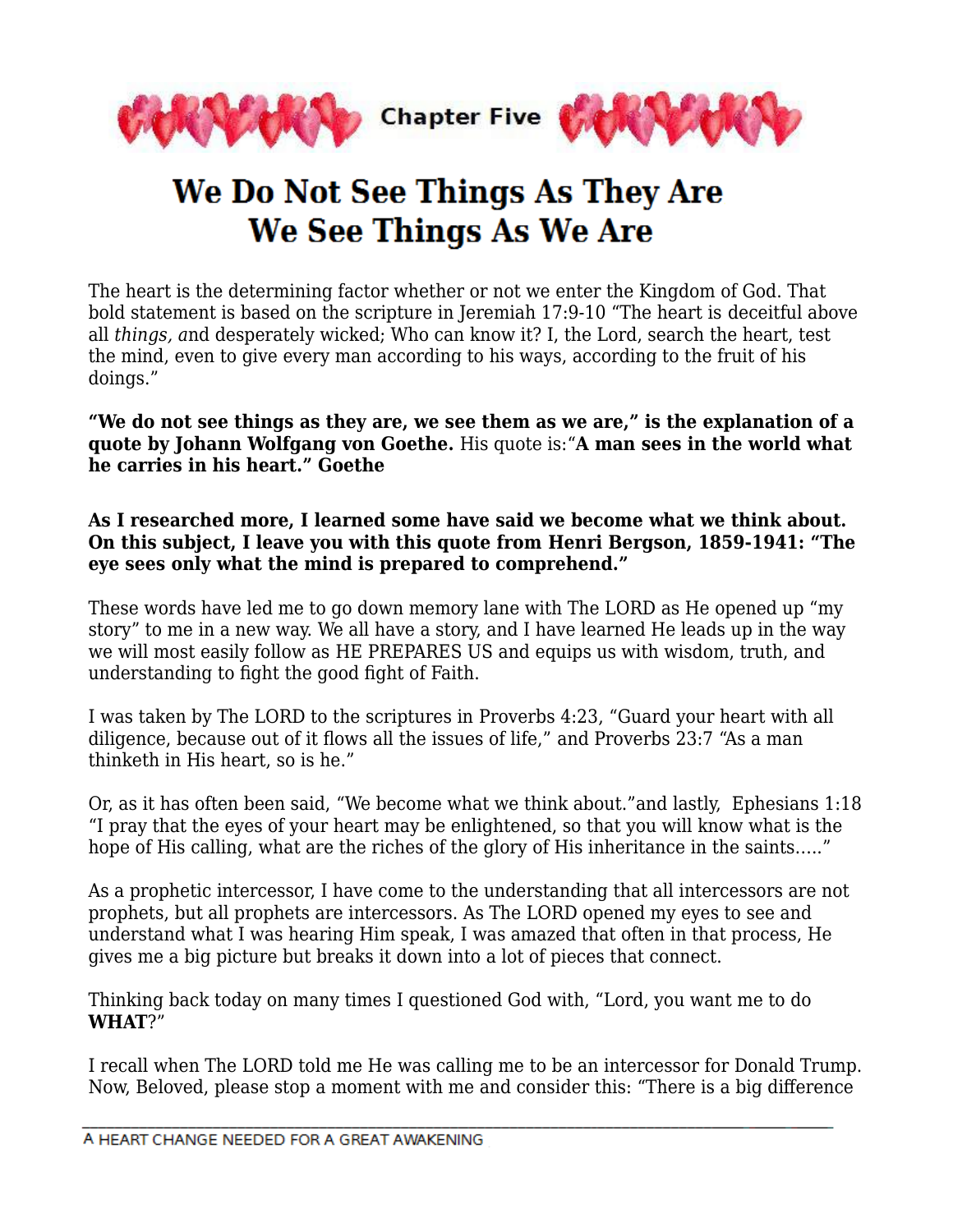between praying and the prayer of intercession…."

We can pray God's Word, declare with authority and must continue, but the Prayer of Intercession requires **standing in the gap!**

#### **Simply put 'the gap' is the distance between the way things are and the way things should be.**

The LORD is the author and finisher of our faith. He is a God of order. Everything He has created has order. Satan works to bring destruction and confusion as well as every evil work to break down God's established structure of authority.

I have come to truly love the scripture in Psalms 62:5, where David said, "My soul, wait silently for God alone, for my expectation is from Him".

Beloved, we will only experience intercession as a true exciting adventure to the degree we have learned to **wait** on God. He also told His disciples twice to WATCH and PRAY Mark 13:33 and 14:38**.**

### **Intercessors are truly Watchmen**

I have thought about that experience many times when I recently have heard some who prophesied about Donald Trump being placed in his position by The LORD and now repenting or saying they made a mistake. I didn't know Donald Trump at all, except he was a billionaire and people labeled him a 'playboy' at that time.

I have since prophesied that He would have an experience with the LORD that would be life changing and I stand by every Word I was given, because I trust God.

Beloved, I am not moved by what I see, because the character of God changes not.

HE DOES NOT change His mind, but many times He is at work in us to change us.

His ways are not ours, and HIS timing is perfect. This one scripture I am sure of: Philippians 1:6 "Being confident of this, that He who began a good work in you will carry it on to completion until the day of Christ Jesus."

*In prayer, the LORD spoke a warning to me, "Do not to get into a spirit of justification or defend My stand to those who do not believe. He said. Many who once believed will cross over into a spirit of disbelief, and many who had a spirit of unbelief will come to believe as time goes on. But I tell you, watch Donald Trump as he displays his gift as a strategist and deep thinker and his great tenacity to fight and win. He is a WARRIOR and will fight to win the War I have called him to. The Swamp is very deep and it is now time to rescue the children and expose evil hearts. Honor his gift and call, My Daughter."*

Romans 12:3 AMP says,"For by the grace [of God] given to me I say to every one of you not to think more highly of himself [and of his importance and ability] than he ought to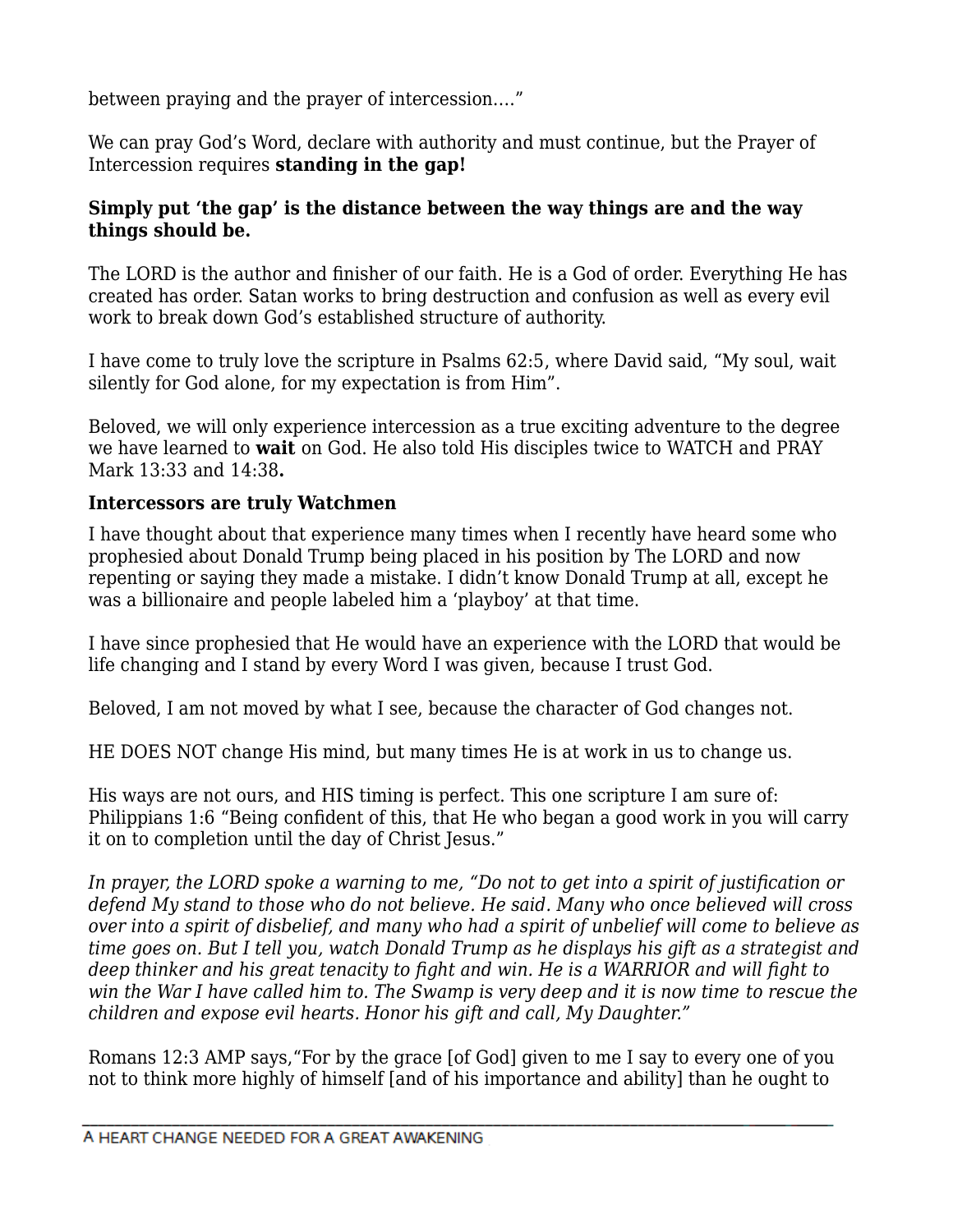think; but to think so as to have sound judgment, as God has apportioned to each a degree of faith [and a purpose designed for service]."

Beloved, I exhort you today to join me in praying from Acts 26:18.

LORD, I humbly come before you as we battles the forces of evil in our land. May Your Grace and mercy prevail as we continue to travail. I ask the that you would open the eyes walking in darkness so that they may turn from darkness to light, and from the power of Satan to God, that they may receive forgiveness of sins and an inheritance among those who have been sanctified by faith in God alone.

I have been on a quest to know my own heart ever since the day The LORD spoke to me that I did not know my own heart.

#### He posed a question to me, *"Have you ever wondered why sometimes things trigger your emotions that cause you to react to things the way that you do?"*

He continues to teach me about my heart being my true self, and if it believes something that is not right, or true, then my actions will be a mirror of what I believe.

So I say to you today, this is my quest: 'To keep my heart with all diligence and to follow His Heart as I also endeavor to carry His Heart only.'

*I hear Him saying, "Tell my people to wake up for many are asleep in this momentous hour in the history of the world. It is the NOW time to discern the times and the lateness of the hour. The battle for the mind is raging. Have I not said, "Let this mind be in you!" Just ask and let My Mind lead you, for I desire to sharpen your spiritual senses and set your heart ablaze with My Love. Passivity will not bring peace. Set your mind as you embrace my mind and fight the good fight of faith," says The LORD.*

A few days ago, as I awakened, The LORD spoke this to me,*'SELF-PRESERVATION' is a work of the flesh, and it has established a strong hold in America.*

### *Insecurity and self- preservation are working hand in hand alongside the spirit of fear, to challenge The Spirit of Loyalty to Authority."*

With this in mind as I sought God, I first had to examine my own heart as an intercessor… asking the LORD if this spirit was at work in me and would He show me my heart. I have learned that self-will never crucify self because self is always on self's side. Without God, I am nothing.



Immediately, I The LORD brought to my mind one of my favorite books, "**LOYALTY**" **by Bob Sorge**. In the book, He reflects on betrayal, disloyalty

and shows many examples of Saul and David. He says,"The mark of loyalty to God is that we relinquish our grip on self-preservation."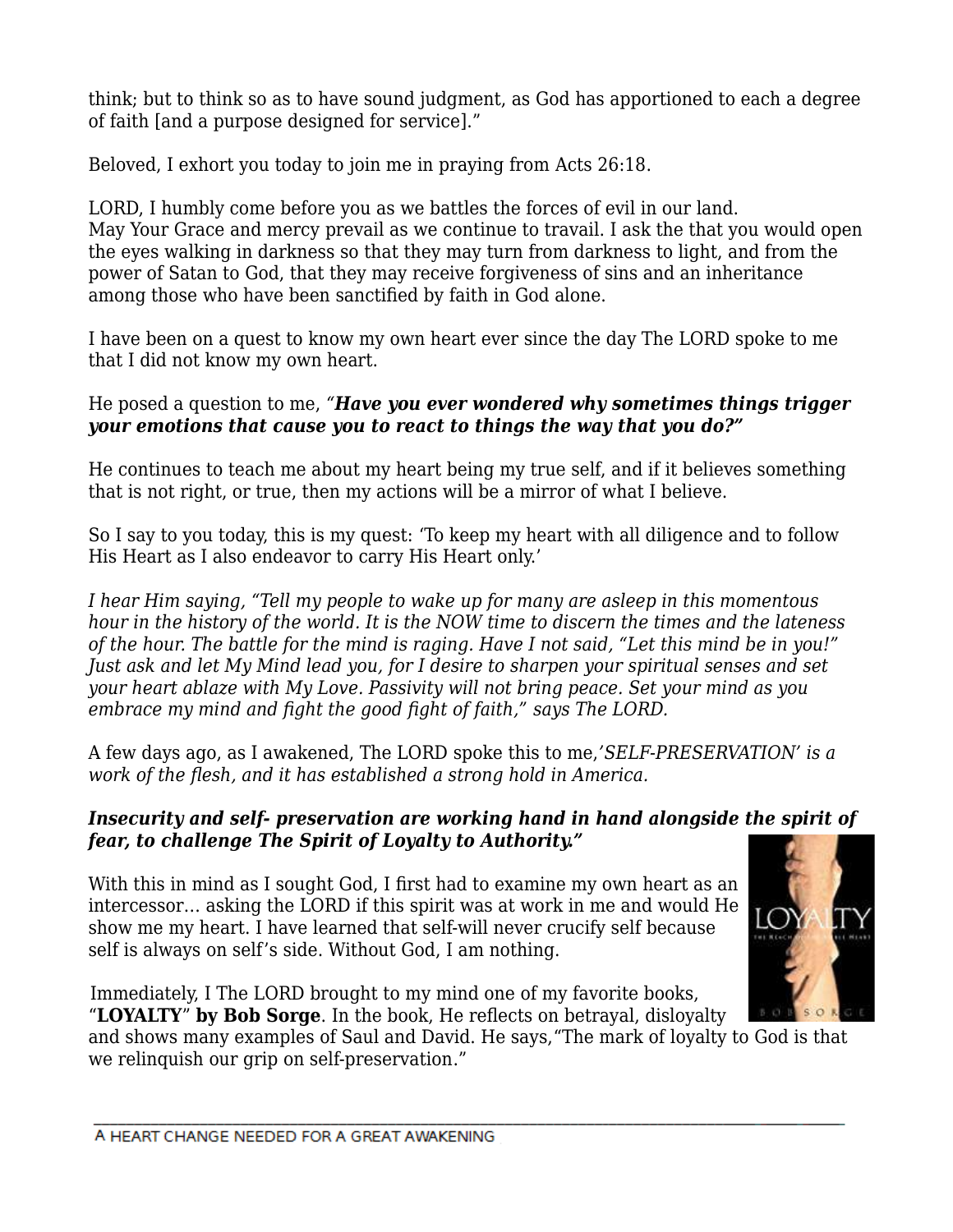Beloved, we must settle our *insecurities* in the secret place of intimacy with Jesus. I believe with my whole heart that President Donald Trump is God's David and will continue to grow in his relationship with the Lord.

I have learned God is the same, yesterday, today, and forever. God can be God all by himself. I recall when He said to me back in 1978, *"You did not choose Me, but I chose you and appointed you so that you might go and bear fruit — fruit that will last and so that whatever you ask in My Name the Father will give you."*

Three days ago, I heard The LORD encourage me to encourage you. He said to me, "*Donald Trump is on a kingly assignment from the King of Kings and Lord of Lords. I AM not a man that I should lie, and I do not change My Mind. I AM not a man with a fickle mind. I have come to rescue and bring deliverance from evil corruption. President Trump shall fight to the finish, for I The LORD God always finish what I start. Yes, once again, I looked for a man that would stand in the gap and know this, I AM all knowing, all wisdom*  and My Plan is perfect and complete lacking nothing. Trust Me for I AM the WAY and I *AM establishing my Kingdom on TRUTH and Justice and Righteousness and I AM breathing LIFE into that which has died. Remember, A lot can happen in three days!" says the LORD.*

The LORD has been speaking to me in intercession as I have been seeking HIM about President Trump and the raging battle between good and evil, He said, *"Many of my prayer warriors have become inpatient and even intercessors are going in and out of the gap during the war being fought for the soul of America. Because of the mind control and witchcraft, some have become weary and double-minded. I AM calling out to them to discipline their flesh that is caving in to frustration, and allow Me to once again give them a single eye for when the eye is single (focused on Me), the whole body is full of light.*

A*s they wait in humility and faith, they shall be clothed afresh with The Fear of The LORD which is Wisdom and yes, know that I shall renew their strength and give them a fresh resolve to finish this race against injustice with perseverance that will keep them until the end. Be not deceived on your watch as the repairer of the breach!"* says the Father.

Philippians 4:6-7"Do not be anxious about anything, but in every situation, by prayer and petition, with thanksgiving, present your requests to God. And the peace of God, which transcends all understanding, will guard your hearts and your minds in Christ Jesus."

"The mind governed by the flesh is death, but the mind governed by the Spirit is life and peace." Romans 8:6.

#### *"It is my joy to see you see yourself as I see you. Your expectations must become the reality of how I created you and your true identity.*

*Won't you take a moment and see yourself as I see you? You have a role to play in the lives of others and they have a role in yours as well."*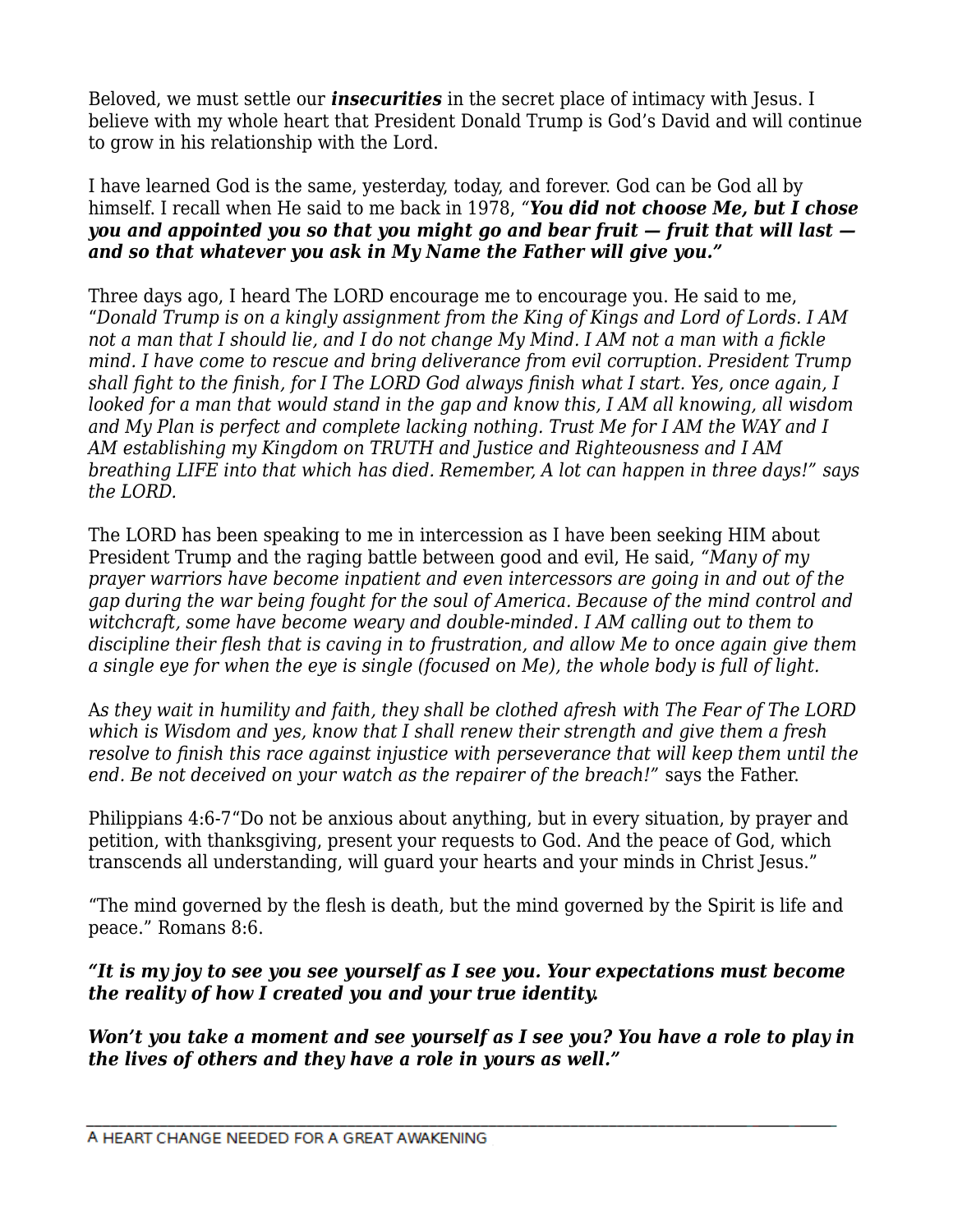Proverbs 4:23, mentions the importance of renewing the mind, "Above all else, guard your heart, for everything you do flows from it…."

"Do not conform to the pattern of this world, but be transformed by the renewing of your mind. Then you will be able to test and approve what God's Will is –– His good, pleasing and perfect will." Romans 12:2.

"Then you will know the truth, and the truth will set you free. John 8:32.

"Set your minds on things above, not on earthly things." Colossians 3:2.

"Yet those who wait for The LORD Will gain new strength; they will mount up with wings like eagles, they will run and not get tired, they will walk and not become weary." Isaiah 40:31.

"He has made everything beautiful in its time. He has also set eternity in the human heart; yet no one can fathom what God has done from beginning to end." Ecclesiastes 3:11.

As I pondered this verse and researched it, this is what I found in the Berean Study Bible: "All things are wearisome, more than one can say. The eye never has enough of seeing, nor the ear its fill of hearing. What has been will be again, what has been done will be done again; there is nothing new under the sun."

### **God Remains Faithful.**

What if some did not have faith? Will their lack of faith nullify God's faithfulness? Certainly not! Let God be TRUE and every man a liar. Romans 3:4.

This song sung by Judy Jacobs so declares the song I hear in my heart as we look to what is coming. "These Are the Days of Elijah" — Preparing the Way of The LORD! As we sing this prophetic words, ask the Lord to open up your understanding of just where we are in this Preparation time.

### **Days of Elijah**

**These are the days of Elijah**

**Declaring the Word of the Lord And these are the days of Your servant Moses Righteousness being restored.** 

**And though these are days of great trials Of famine and darkness and sword Still we are the voice in the desert crying Prepare ye the way of the Lord!** 

**Behold He comes, riding on the clouds Shining like the sun, at the trumpet call Lift your voice, it's the year of Jubilee And out of Zion's hill. salvation comes**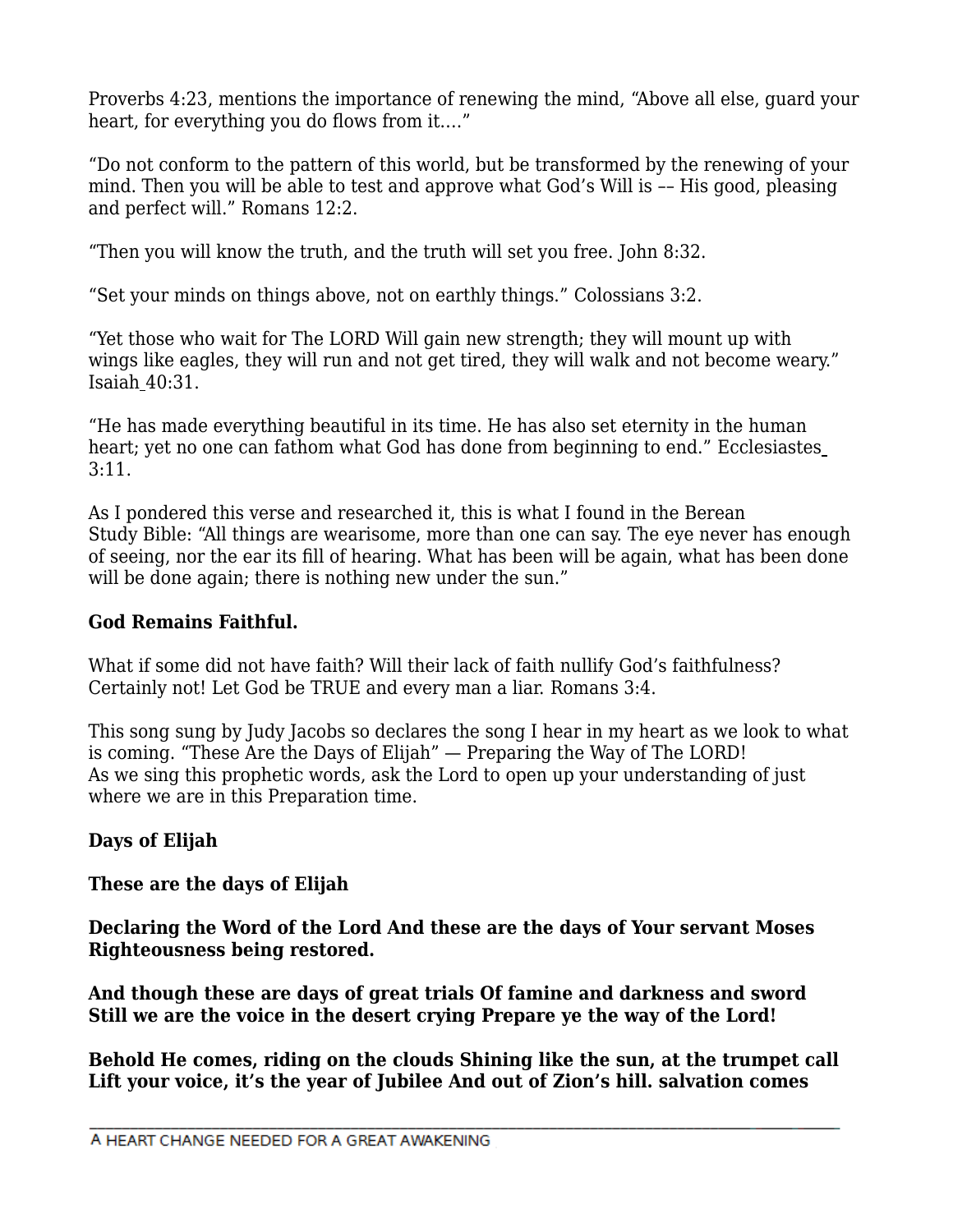**And these are the days of Ezekiel The dry bones becoming as flesh And these are the days of Your servant David Rebuilding a temple of praise.**

**And these are the days of the harvest The fields are as white in the world. And we are the laborers in Your vineyard Declaring the Word of the Lord.**

#### **There's no god like Jehovah There's no god like Jehovah There's no god like Jehovah There's no god like Jehovah.**

Words and music by Robin Mark.

I hear the Lord calling out to the Remnant Bride that now is the time to go deeper into the Word of God in order to go higher with the Lord. He is calling us to come up higher. The Spirit of God is stirring up our hearts with a desire for the presence and power of God.

During this time of Covid and the Pandemic, the Lord God has been fanning the flame of frustration and discontentment within the hearts of the people of God that is resulting is a deep hungry for a mighty move of God. He is returning his people to the heart of Worship that they may cry out, 'It's all about you, it's all about you, Lord'. He is pouring out the gift of repentance that we may cry out just like the words of the song, 'I'm sorry, Lord, for the things I've made it, it's all about you, it's all about you, Jesus'.

Psalm 42:1-2 "As the heart pants after the water brooks, so pants my soul after You, O God. My Soul thirsts for God, for the living God: when shall I come and appear before God?"And just like David, many are seeking for a deeper, personal relationship with the Lord of Glory.

Beloved, He is bringing us to the same understanding that HE gave David, that the Lord is the only one who can satisfy this deep longing of the soul. In this hour, His light is shining brightly in the darkness of the hearts of many who are in a backsliden mindset and some who have never known him at all to open their hearts with complete abandonment. He is our **Hiding Place.** 

**Psalms 91** is my daily prayer as I open my heart to trust HIM completely as my **HIDING PLACE.** This is the Passion Translation version.

Whoever lives within the secret shadow of Shaddi, hidden in the strength of God Most High, will always be kept safe and feel secure! Here's how I describe Him: He's the Hope that holds me, and the Stronghold to shelter me, The only God for me, and my Great Confidence.

Yes He will rescue you from every hidden trap of the enemy, and He will protect you from false accusation and any deadly curse. His massive arms are wrapped around you, protecting you. You can run under His covering of majesty and hide.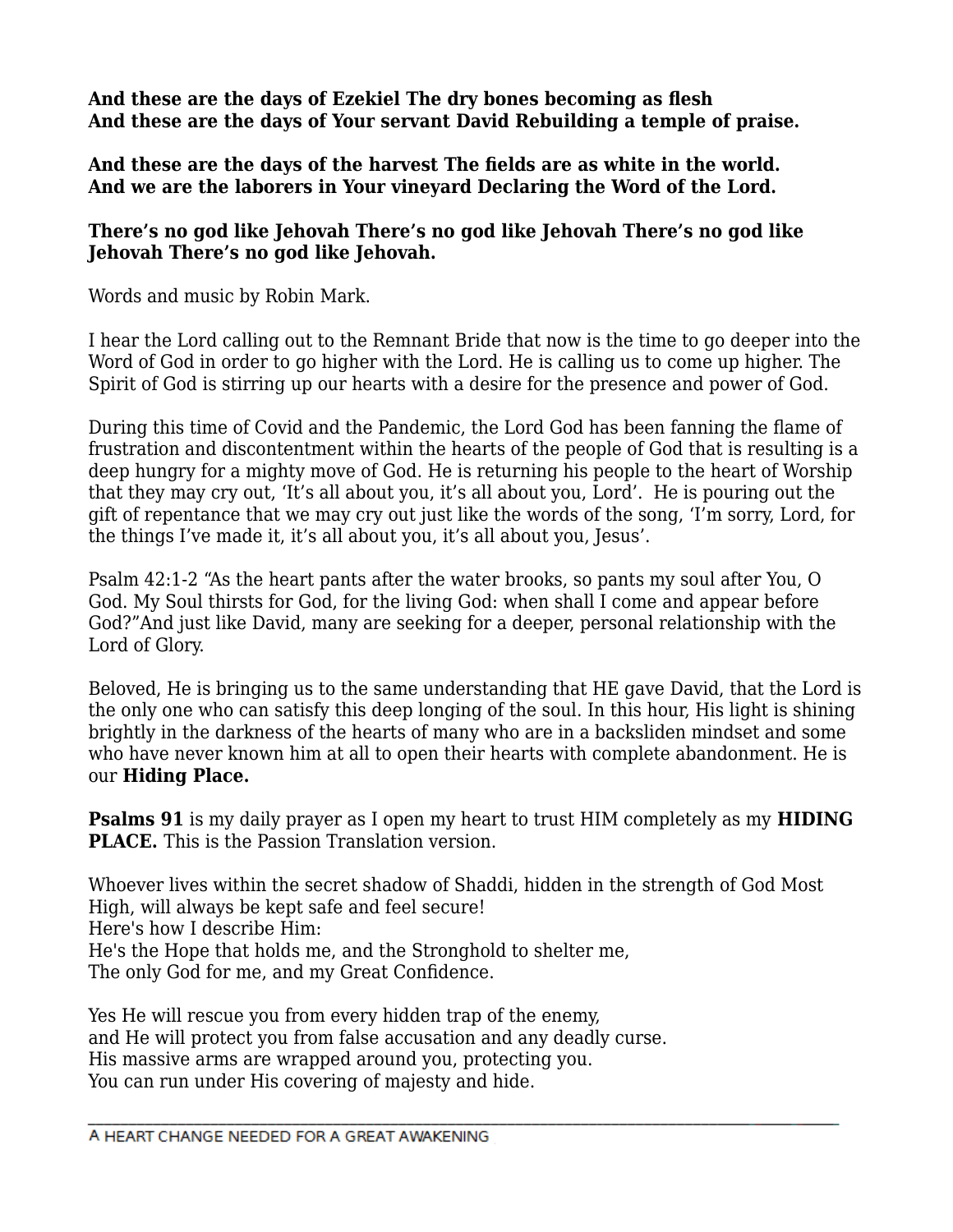His faithfulness is a wrap-around shield keeping you from harm.

You will never worry about an attack of demonic forces at night, not have to fear a spirit of darkness coming against you. Don't fear a thing! Whether by night or by day, demonic danger will not trouble you, nor the powers of evil launched against you. For God will keep you safe and secure, they won't lay a hand on you!

Even in a time of disaster with thousands and thousands being killed, you will remain unscathed and unharmed! You will be a spectator as the wicked perish in judgment, for you will still be kept safe and secure.

When we live our lives within the shadow of the God Most High, our Secret Hiding Place, we will always be shielded from harm! How then could evil prevail against us, or disease infect us?

God will send His messengers- angels with special orders to protect you wherever you go, defending you from all harm.

If you walk into a trap, they'll be there for you and keep you from stumbling! You'll even walk unharmed among the fiercest powers of darkness, trampling every one of them beneath your feet!

For here is what the Lord has spoken to me: "Because you have chosen to be My great lover, I have chosen to greatly protect you.

I will set you in a high place, safe and secure before My face.

I will answer your cry for help every time you pray, and you will find and feel My presence, even in your time of pressure and trouble. I will be Your glorious Hero and give you success!

You will be satisfied with a full life, and with all that I do for you! For you will feast your eyes on the fullness of My salvation, drinking deeply of me!"

Psalm 91 TPT\*\*

The Lord so desires to write these words on the tablet of our hearts. He wants our hearts to shift from fear to faith and allow His words to awaken our hearts to trust HIM with our whole heart, for HE alone is **OUR HIDING PLACE.** 

We must be honest with ourselves and with God as we agree with His words and allow Him to deliver us from a divided heart that has harbored fear and sometimes even unbelief. Beloved, the winds of adversity have carried us in every direction, and many have lost their footing as the shaking has come to shake our very foundation.

This is part of our Preparation in order to Prepare the Way of the Lord. Preparation is itself suggests clearing the way, plowing up, emptying and also dying to self. It is surely a time of learning patience. During this season of turmoil, the scripture in James 1:3-4 that says "the testing of our faith produces patience. But **LET** patience have its perfect work, that you may be perfect and complete, lacking nothing."

That has surely been happening in us during this time of clashing of the swords,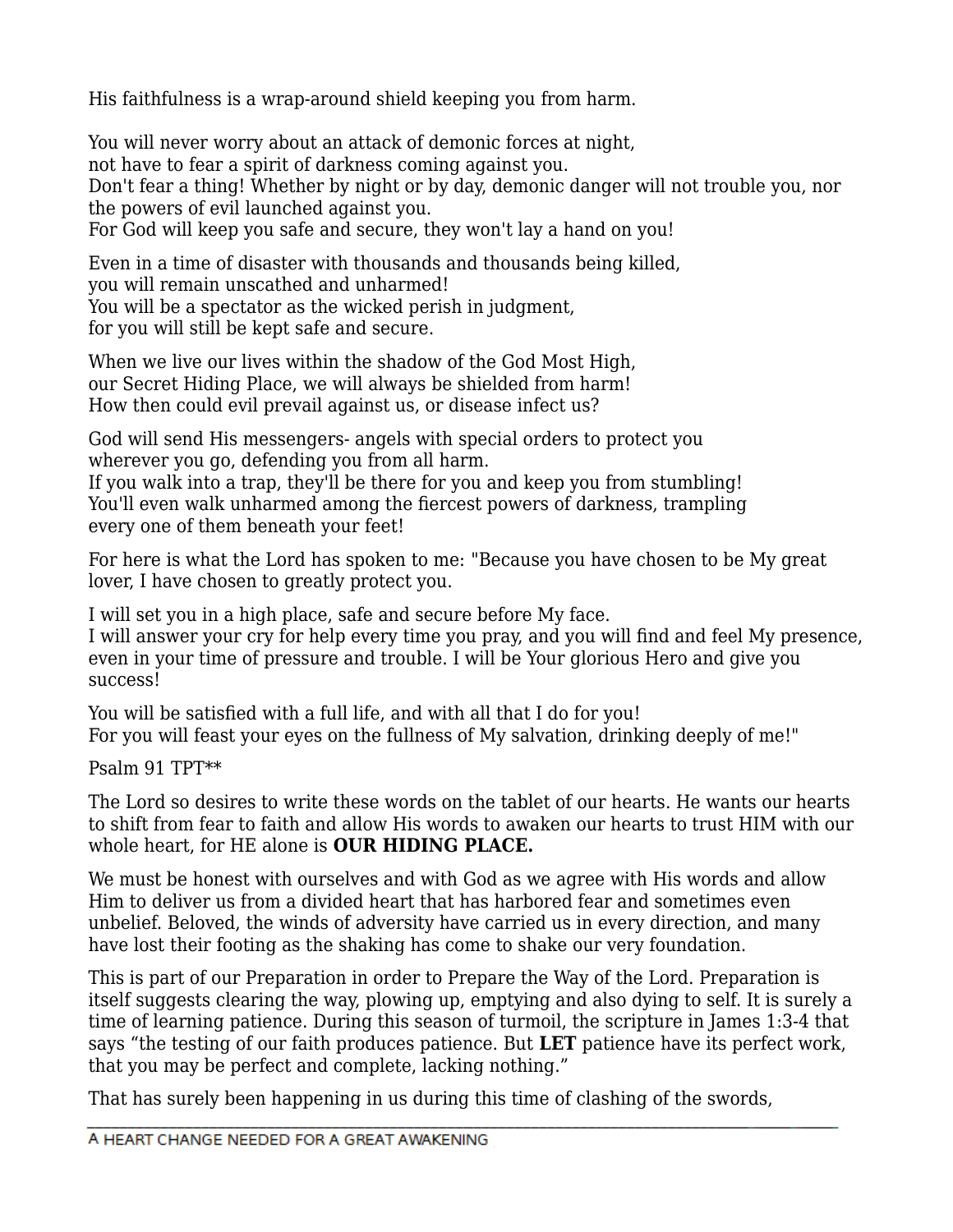frustration, deception, and fear mongering. God is continuing to send His grace and mercy to allow us to hold on to truth and catch HIS vision through these difficult times. He is calling us to keep our focus by embracing a single eye that allows the whole body to be full of light during this time of darkness.

He is shining His light into the darkness and we shall carry that Light as His glory covers the earth.

#### **I admonish you as our hearts are being changed and coming into the state of fully awakened to ask yourself these challenging questions:**

- 1. Start with 'Show me my heart Lord. Is my conscience clear with all men?
- 2. Do I really want to participate with my whole heart?
- 3. Am I content to be a passive observer?
- 4 Does God have to fit into my schedule or do I fit into HIS?
- 5. Am I living daily with 'eternity written on my heart'?
- 6. If I have become passive, then what is the lie I have believed?
- 7. Am I producing the fruit of the spirit in my life? Please show me.
- 8. Am I quick to hear, slow to speak, and willingly quick to repent?
- 9. Do I love what God love and hate what God hates?
- 10. Am I willing to give God that which costs me nothing? Will I sacrifice my time, comfort, etc to see Him move?

I call these the 10 short commandments of allowing the Lord to shine His light into my heart and bring purity of purpose and weed out some of the issues of my heart.

We are at the tipping point of **REAL CHANGE**. We are standing at a crossroads of total transition that is bringing NEW Challenges, NEW Connections, and SOME Disconnections. We must be willing to let go of the familiarity of our comfort zone with some who will not be going with us in our new assignment. Consequently, we must open our hearts wide and trust the Lord with the NEW connections because once again, *'We do not see things as they are, we see them as We are'.* 

I hear the Lord saying, *"You are about to be taken to a NEW challenge to believe the unthinkable, imagine the impossible, and be totally changed by new delights as the blessing of the Father pulls out all the stops and removes all the delays."*

One definition of Challenge is something you rise to and it takes courage to accomplish. The Lord took me to Joshua 1 and the challenge God put before Him. Read Joshua 1: 1-18 TPT. The following descriptions of Joshua are excerpts from Joshua 1 TPT.

Joshua was called to *Leadership* and went from *Slave* to *Leader*, in another season, he was learning warfare and became a **Soldier**. He was also a *Submitted Servant*. He gave his life, his purposes, his destiny, and his future into the hands of leaders. That can be a hard test for many. He was also very much a *Seeker* and that is a major characteristic of the *rising Joshua Generation.*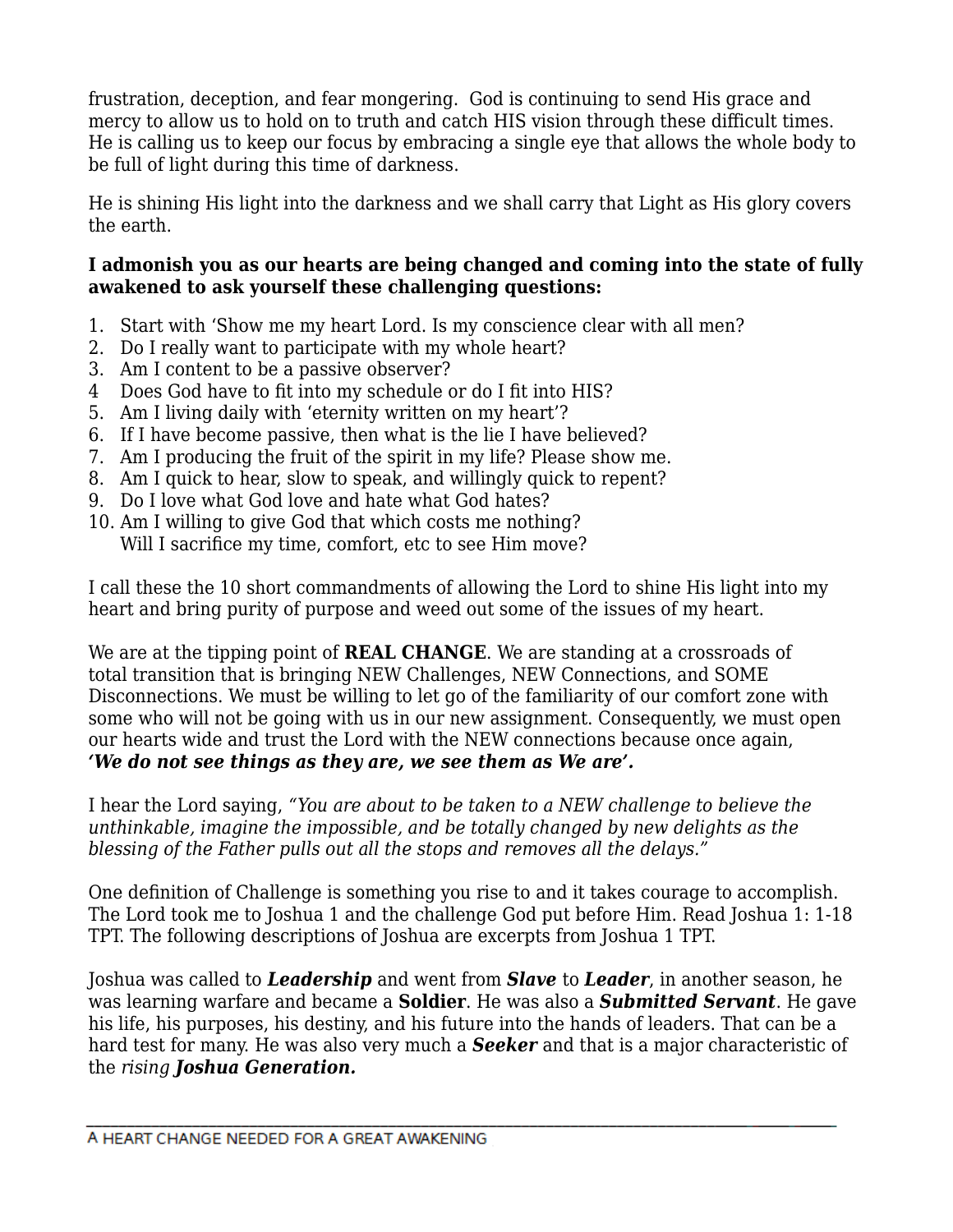Neither Moses nor Joshua had any trouble with God the Father being close and in their faces. They loved the presence of God! When Joshua went into the tent he did not want to leave. That is something extra special about the Joshua generation. They go in, but they do not go out. They just stay right there, saying, "I just want to worship. I want to stay right here with you, God. I just want to be in this place, glowing, glistening, and burning in your presence. I want to radiate with your glory!" Joshua did not leave the tent. There is something about this generation. They will not leave when the Lord shows up. Just like Joshua they will be known for their faith, courage and strength.

*They will be well remembered as a generation that returned us to the HEART OF WORSHIP. The theme of Heart of Worship song is "IT'S ALL ABOUT YOU, IT'S ALL ABOUT YOU, JESUS"!*

Not only was Joshua a slave, a soldier, a servant, and a seeker, he was also a spy. Another term for this would be **"F***orerunner."* Joshua went ahead to discover what God was doing. There was something prophetic about him. General Joshua was a leader that was a prophet—*a prophetic forerunner.* He had to see what was out there. Joshua was a man of great faith, real courage, and renewed strength.

*I hear the Lord saying, "I am raising up a Joshua Generation who will rise to the challenge, who will not quit, who will not turn back, but will press on. They will be seen as 'Soldiers of the Cross'. This generation will be world changers who will conquer the enemy with a display of power and might, says the Lord. They will be faithful to the end to raise the banner of TRUTH and victory in the spirit of humility. They will face every challenge with great courage as prophetic forerunners and leaders establishing freedom and justice in the land.*

*Will you be a volunteer and enlist in the emerging Joshua generation,* asks the Director of Heavenly Armies?

*It is the time to catch the vision, write the vision and make it plain. I am opening up the eyes of your understanding to envision what I see, says the Lord."* 

Now may we no longer see things as we are, but as they are through the eyes of the Creator alone, as we watch Him create the **New World Order.**